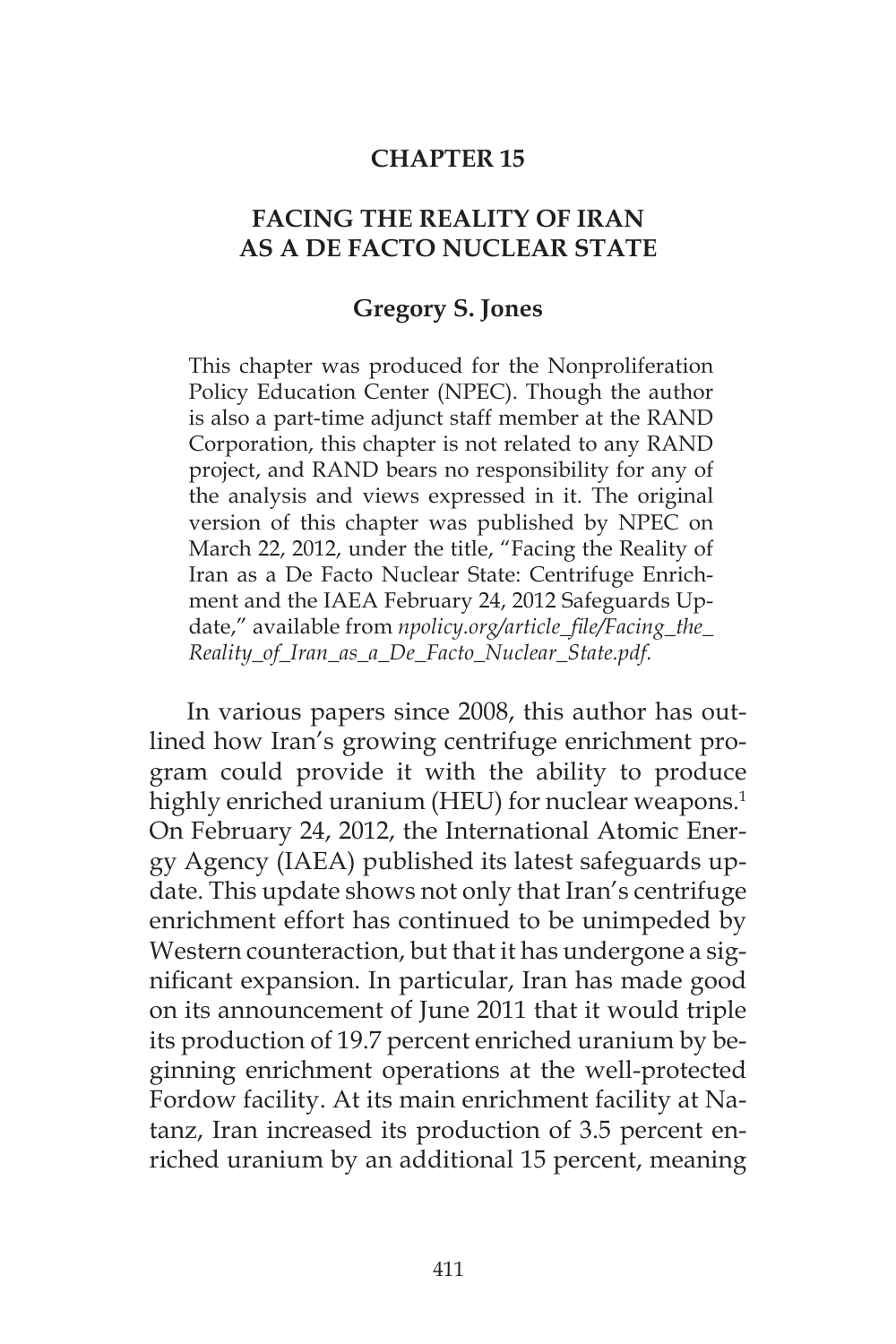it has doubled production since 2009—this is in stark contrast to the popular perception that cyber attacks have crippled Iran's enrichment effort. I estimate that Iran could produce enough HEU for a nuclear weapon in 1 1/2 months to 3 2/3 months, and might be able to produce enough HEU for three nuclear weapons in just 6 months if it were to decide to do so quickly (see Appendix 15-I).

Iran's rapid progress has changed the perception of the problem of its nuclear program, even for those who disagree with my current assessments. It is now obvious that even if my assessments are not true at this moment, they soon will be. For example, Olli Heinonen, a Senior Fellow at the Harvard Belfer Center and former deputy director general of the IAEA, has estimated that if Iran were to make an all-out effort now, it could produce enough HEU for a nuclear weapon in just 6 months. However, due to Iran's rapid progress in producing 20 percent enriched uranium, by the end of 2012, Heinonen estimates that Iran could produce enough HEU in just 1 month.<sup>2</sup>

It was in fall 2011 that David Albright of the Institute for Science and International Security (ISIS) was promoting the cheery notion that sanctions had capped Iran's nuclear program and that with its increasingly unreliable centrifuges, Iran's enriched uranium production had reached its maximum and was beginning to decline. Clearly this is not the case, and no longer is there any pretense that direct sanctions on Iran's nuclear program will stop Iran from being able to produce the HEU for nuclear weapons.

This does not mean that most analysts (including those in the U.S. Government) are willing to accept my view stated in September 2011 that Iran, in fact, was so close to having a nuclear weapon that it is al-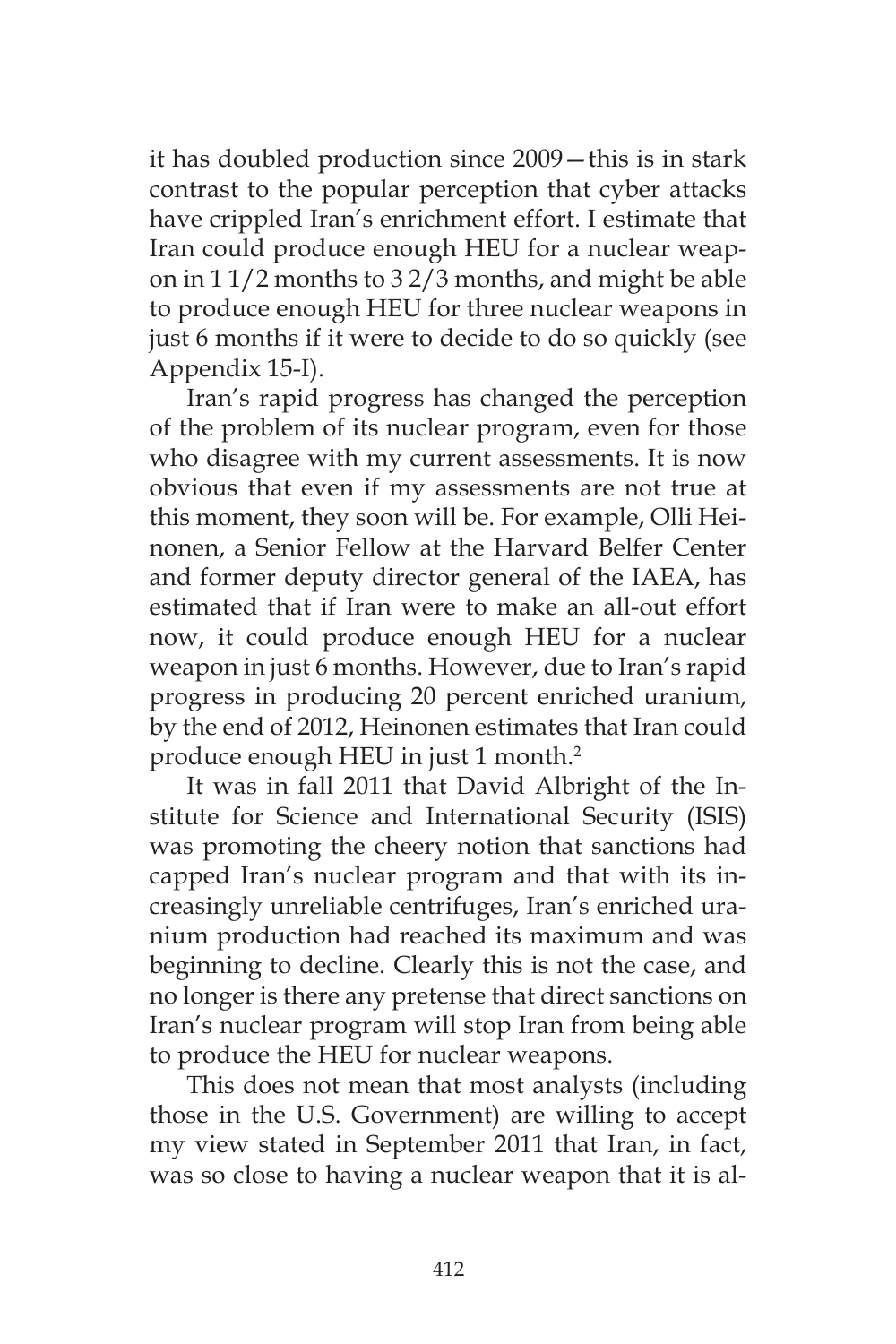ready a de facto nuclear weapons state.3 Rather, the focus has shifted to the nonnuclear components that would be needed to detonate Iran's HEU and implausible claims that it will take Iran 1 to 3 years to develop a "deliverable" nuclear weapon. In addition, most observers still cling to the hope that somehow Iran can be stopped from acquiring nuclear weapons. The methods that they foresee for stopping Iran are some form of military strike, the effects of sanctions, diplomacy, or some combination of these elements. As we will see, none of these methods holds much promise.

#### **NONNUCLEAR WEAPONS COMPONENTS**

As I have pointed out in prior writings,<sup>4</sup> the viewpoint that it will take Iran years to develop the nonnuclear components required for a nuclear weapon is hard to square with the actual historical experience of the nuclear weapons states. It is well-known that for past nuclear weapons programs, the key impediment was the acquisition of fissile material (HEU or plutonium) for the weapon. The production of the nonnuclear components needed to detonate the fissile material was relatively easy, and the development of these components was usually done in parallel to the more costly and time-consuming effort to produce fissile material. After all, the nonnuclear components of a nuclear weapon rely on conventional high-explosive technology, and any country advanced enough to acquire nuclear weapons has a military large enough to have substantial high-explosive expertise.

In 1944, the United States was able to develop an implosion-type nuclear weapon (the type that Iran would produce) in just 11 months, and this should be considered an upper bound on the time that Iran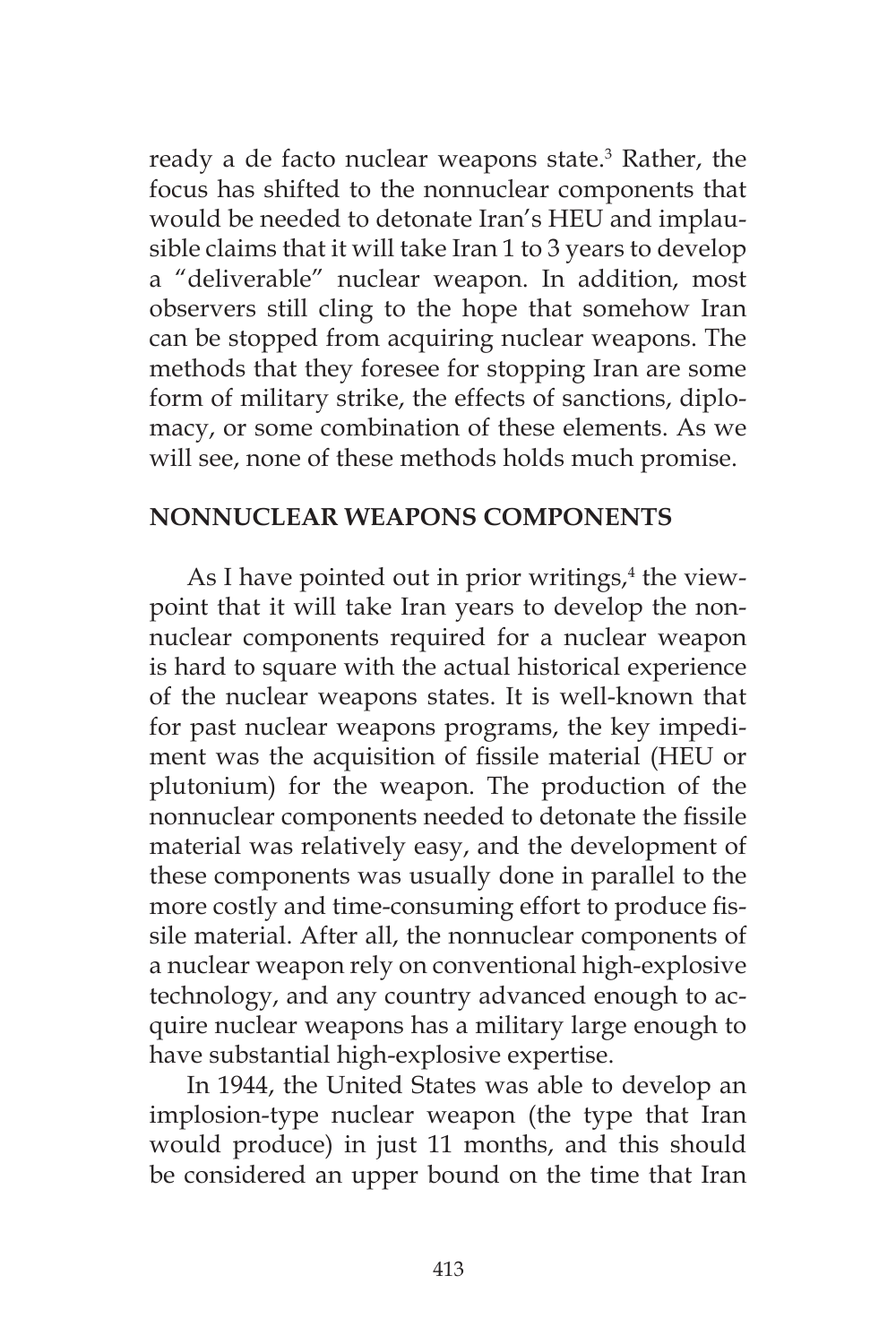would require. Though today Iran would not have the talent and resources available to the Manhattan Project, it would be starting from a far better position than did the United States. In 1944, no one knew whether or how the implosion method could work. Today, it is not only well-known that such weapons work, there are also descriptions of such weapons and pictures showing their general construction. Additionally, knowledge of explosives, as well as computing power, is far superior today than it was 68 years ago when the United States undertook this effort.

Moreover, Iran would not be starting from scratch. As the IAEA described last November, prior to 2004, Iran was assisted in developing "a multipoint initiation system that can be used to initiate effectively and simultaneously a high explosive charge over its surface" by "a foreign expert" who "worked for much of his career with this technology in the nuclear weapon programme of the country of his origin."5 According to press reports, this "foreign expert" is a Russian named Vyacheslav Danilenko. The IAEA has been told by nuclear-weapon states that the specific multipoint initiation concept is used in some known nuclear explosive devices.

This "multipoint initiation system" will allow Iran to manufacture sophisticated nuclear weapons. Iran is now in a position to build nuclear weapons that are significantly lighter and have a smaller diameter than the cruder nuclear weapons that are typical of countries' early efforts. In 2003, Iran had already conducted at least one full-scale test of its multipoint initiation system with the hemispheric shape required for a nuclear weapon and sized to be used as a missile warhead. Furthermore, since that time, Iran has continued to test this system, but it is now using scaled down ver-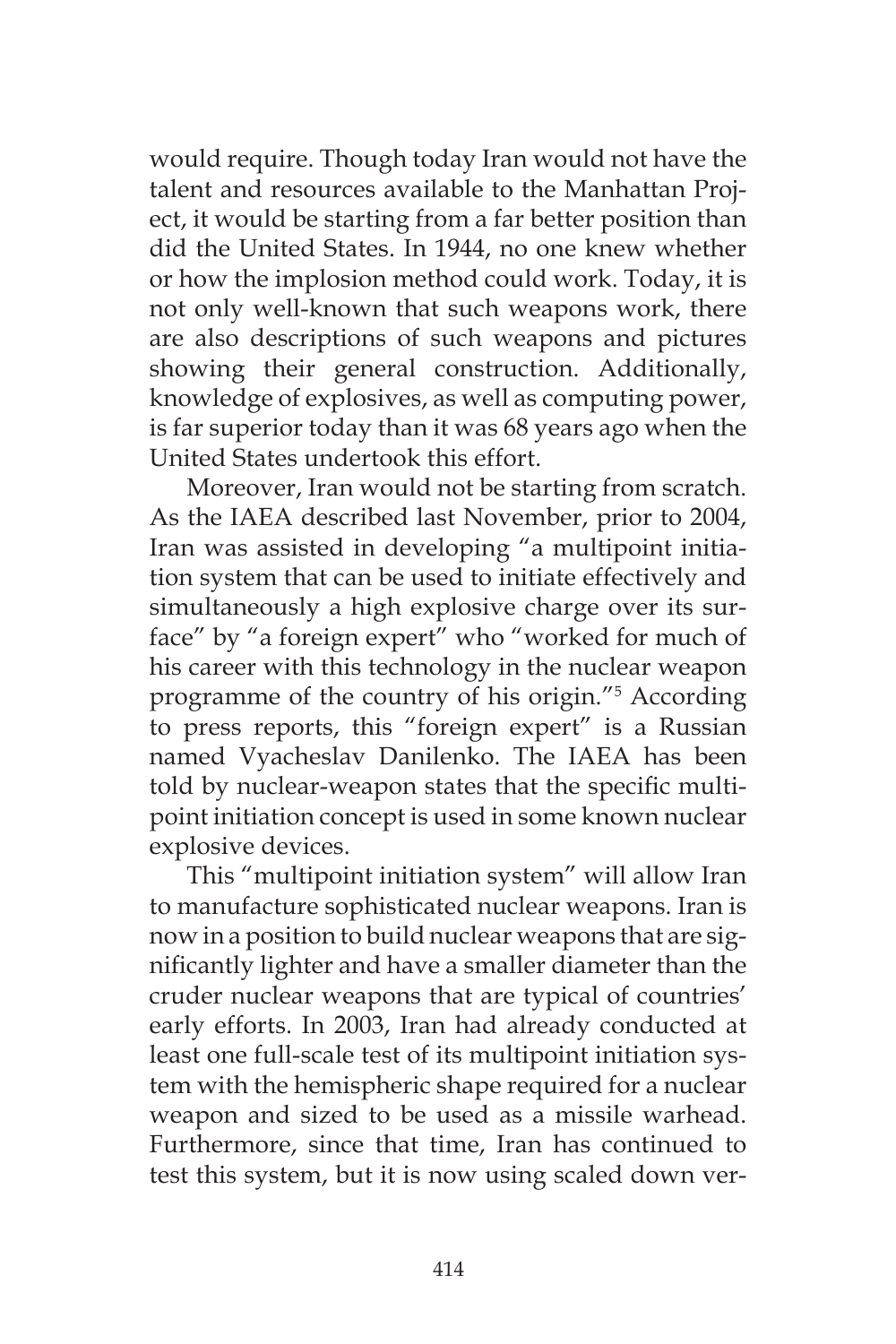sions and employing a cylindrical geometry. Such geometry is not directly applicable to a nuclear weapon, but according to the IAEA, such tests would still allow Iran to improve and optimize the multipoint initiation design. As a result, I estimate that Iran could develop the nonnuclear components for a nuclear weapon in just 2 to 6 months.

A common mistake is to assume that Iran's production of HEU and its production of the nonnuclear components for its nuclear weapons would need to occur in series. However, it is clear from the published accounts of the U.S, British, and Chinese nuclear weapons programs that this development tends to occur in parallel instead. William Penney, who led the British effort to develop nuclear weapons, outlined the process. According to the official British history:

He said that the manufacture of an atomic bomb of present design fell naturally into two parts: firstly the production of the active material and secondly the ordnance part, that is, the manufacture and assembly of the components causing the explosion of the active material. The second part of the work could be begun and *completed* without the need to use fissile material at any stage.<sup>6</sup>

Therefore, not only can the production of the fissile material and the nonnuclear components of a nuclear weapon occur in parallel, the production of the nonnuclear components can occur first. This fact was demonstrated by the U.S. experience in World War II. The nonnuclear components of the Hiroshima, Japan, nuclear weapon were on the cruiser *Indianapolis* and sailing across the Pacific Ocean, while some of the HEU components for the weapon were still being manufactured. The fact that the IAEA has provided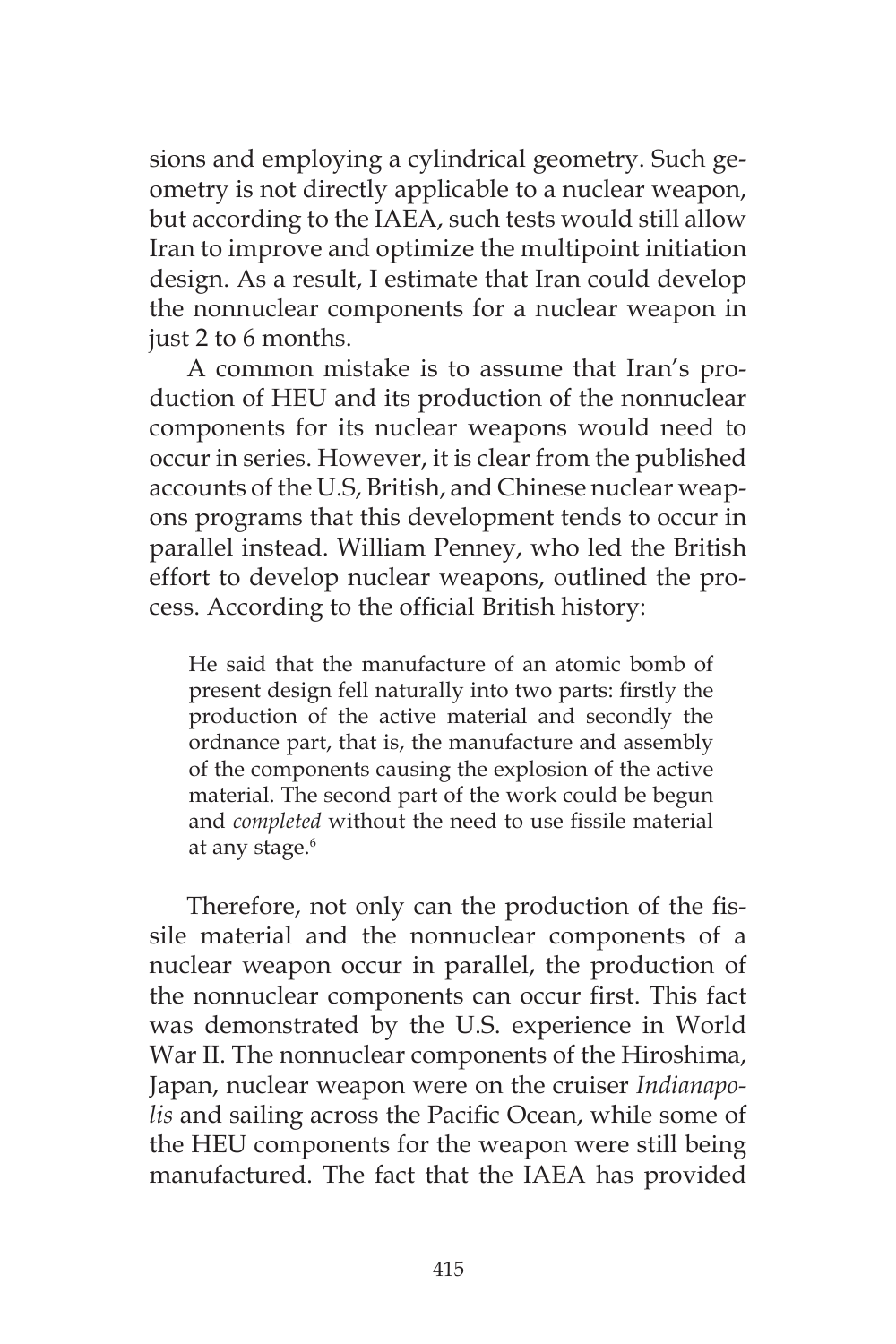information showing that Iran is currently developing the nonnuclear components for nuclear weapons, even though Iran does not yet have any HEU, further reinforces this point.

Though some have indicated that Iran might be able to develop a nuclear weapon in a year or less, they estimate that it could take Iran 2 to 3 years to develop a "deliverable" nuclear weapon, i.e., one that could be fitted as a warhead to a ballistic missile. There are several problems with this estimate. First, Iran does not need to use ballistic missiles to deliver its nuclear weapons. Vehicle delivery of bombs (up to now all conventional) has become quite common in the region, and many such attacks have been carried out on U.S. forces. Vehicle delivery of a nuclear weapon against U.S. forces could have a devastating effect and would have the advantage of making it more difficult to attribute the source of the attack.

Second, Iran already possesses and has tested a multipoint initiation system that has been sized for a ballistic missile warhead. Therefore Iran's first nuclear weapon will probably already be small and light enough to fit on a ballistic missile. One should note, however, that given the antimissile systems of Israel and the United States, it is not clear that ballistic missiles will be Iran's preferred nuclear weapon delivery mode, even if it has the capability.

Recent U.S. Government statements on how quickly Iran could build a nuclear weapon, should it decide to do so, have also indicated that the time required has been declining. But given the now widely-held assessment that Iran can produce enough HEU for a nuclear weapon in a matter of months, the U.S. Government assessments are still surprisingly long and are inconsistent as well. Media reporting, in particular that of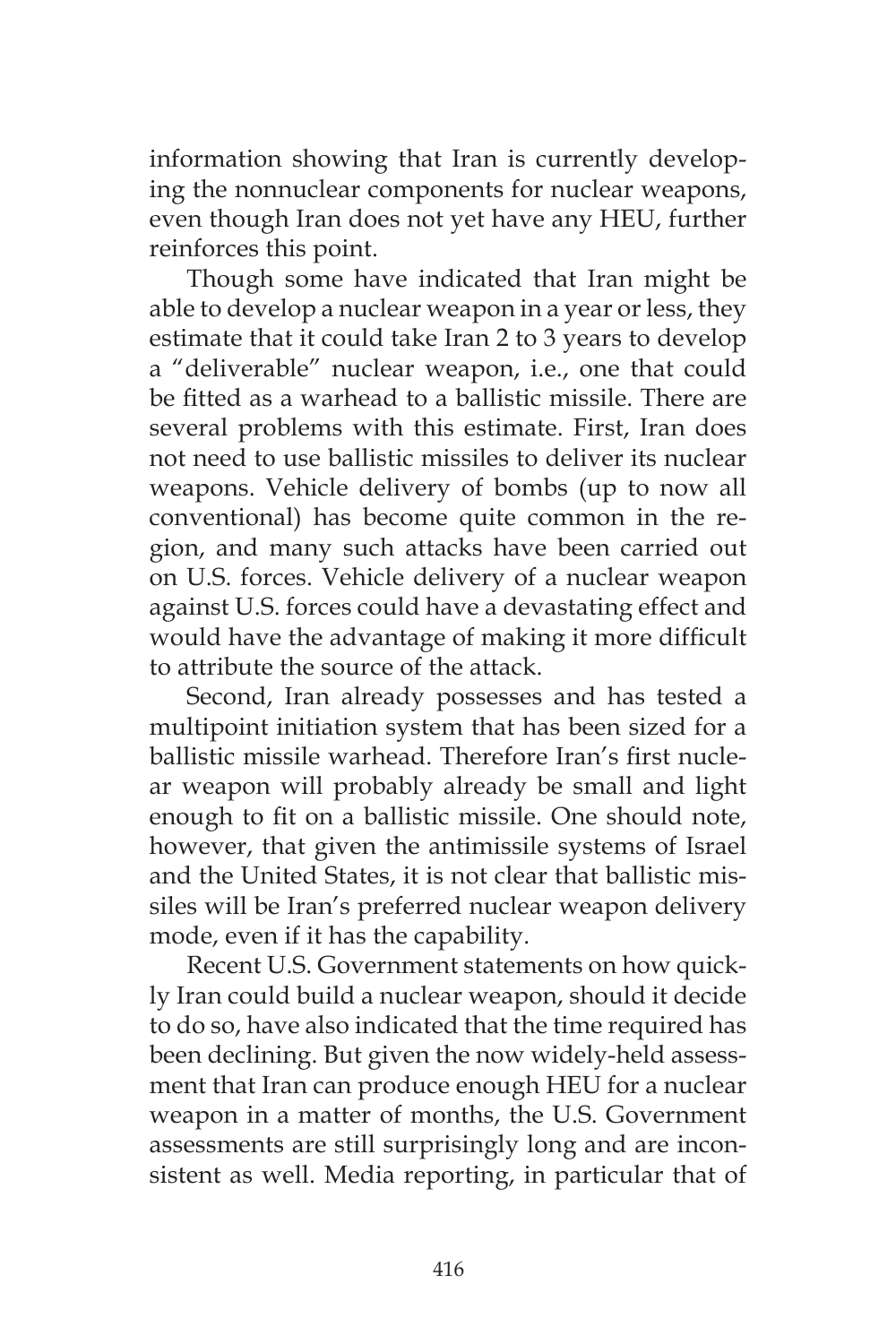CBS News, has further complicated the situation. On December 19, 2011, CBS News broadcast an interview with then-U.S. Secretary of Defense Leon Panetta conducted by Scott Pelley:7

**Pelley:** So are you saying that Iran can have a nuclear weapon in 2012?

**Panetta:** It would probably be about a year before they can do it. Perhaps a little less. But one proviso, Scott, is if they have a hidden facility somewhere in Iran that may be enriching fuel.

**Pelley:** So that they can develop a weapon even more quickly . . .

**Panetta:** On a faster track . . .

**Pelley:** Than we believe . . .

**Panetta:** That's correct.

This interview caused quite a stir, since it was the first time that someone from the U.S. Government had given a public statement to the effect that Iran could produce a nuclear weapon in less than 1 year. Prior to that time, there was the belief that Iran was at least several years away. But a month later, Panetta seemed to be saying something different in an interview that CBS News broadcast on "60 Minutes" on January 29, 2012. Again, the interview was conducted by Scott Pelley.<sup>8</sup>

**Narration by Pelley**: "We were surprised to hear how far he thinks Iran has come."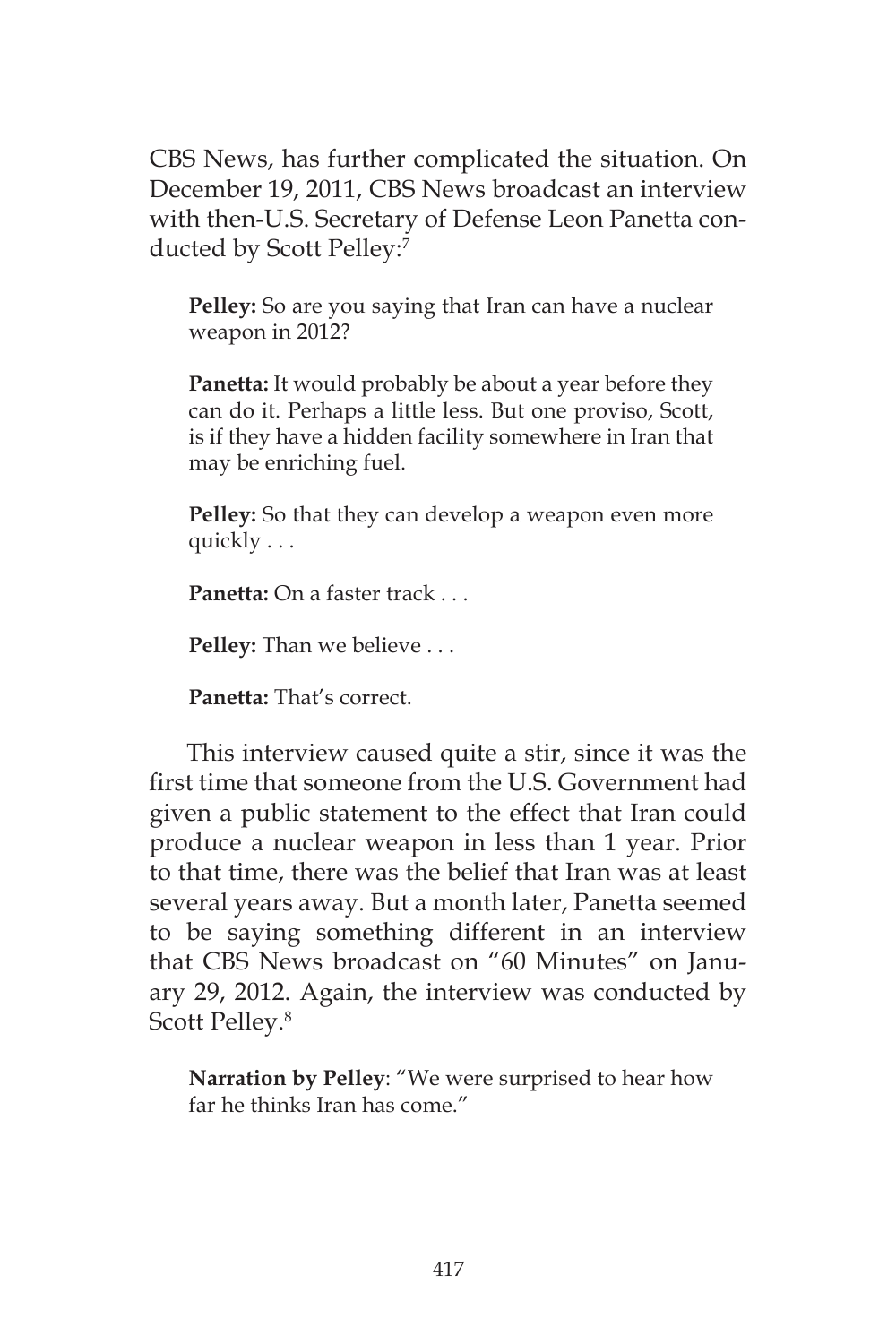**Panetta:** The consensus is that, if they decided to do it, it would probably take them about a year to be able to produce a bomb and then possibly another 1 to 2 years in order to put it on a deliverable vehicle of some sort in order to deliver that weapon.

At first glance, in this second interview, it seems that Panetta is just backtracking, as well as making the rather dubious assumption that Iran would first produce a nuclear weapon and only then start to work on a means of delivery. But the reality is more complicated. When one watches the video of these interviews,<sup>9</sup> it becomes clear that this is the **same interview** that has simply been edited differently. I find it disconcerting how easily the same interview can be edited to provide a quite different sense of how quickly Iran could produce a nuclear weapon and disappointing that a news organization as distinguished as CBS should have done so. It would be of great value for CBS to publish an unedited version of this interview so that Panetta's real view of this matter could be determined.

James Clapper, the U.S. Director of National Intelligence, has presented the assessment of the U.S. intelligence community to a congressional hearing on January 31, 2012. In part, this statement said:

We assess Iran is keeping open the option to develop nuclear weapons, in part by developing various nuclear capabilities that better position it to produce such weapons, should it choose to do so. We do not know, however, if Iran will eventually decide to build nuclear weapons. . . . Iran's technical advancement, particularly in uranium enrichment, strengthens our assessment that Iran has the scientific, technical, and industrial capacity to eventually produce nuclear weapons, making the central issue its political will to do so. These advancements contribute to our judg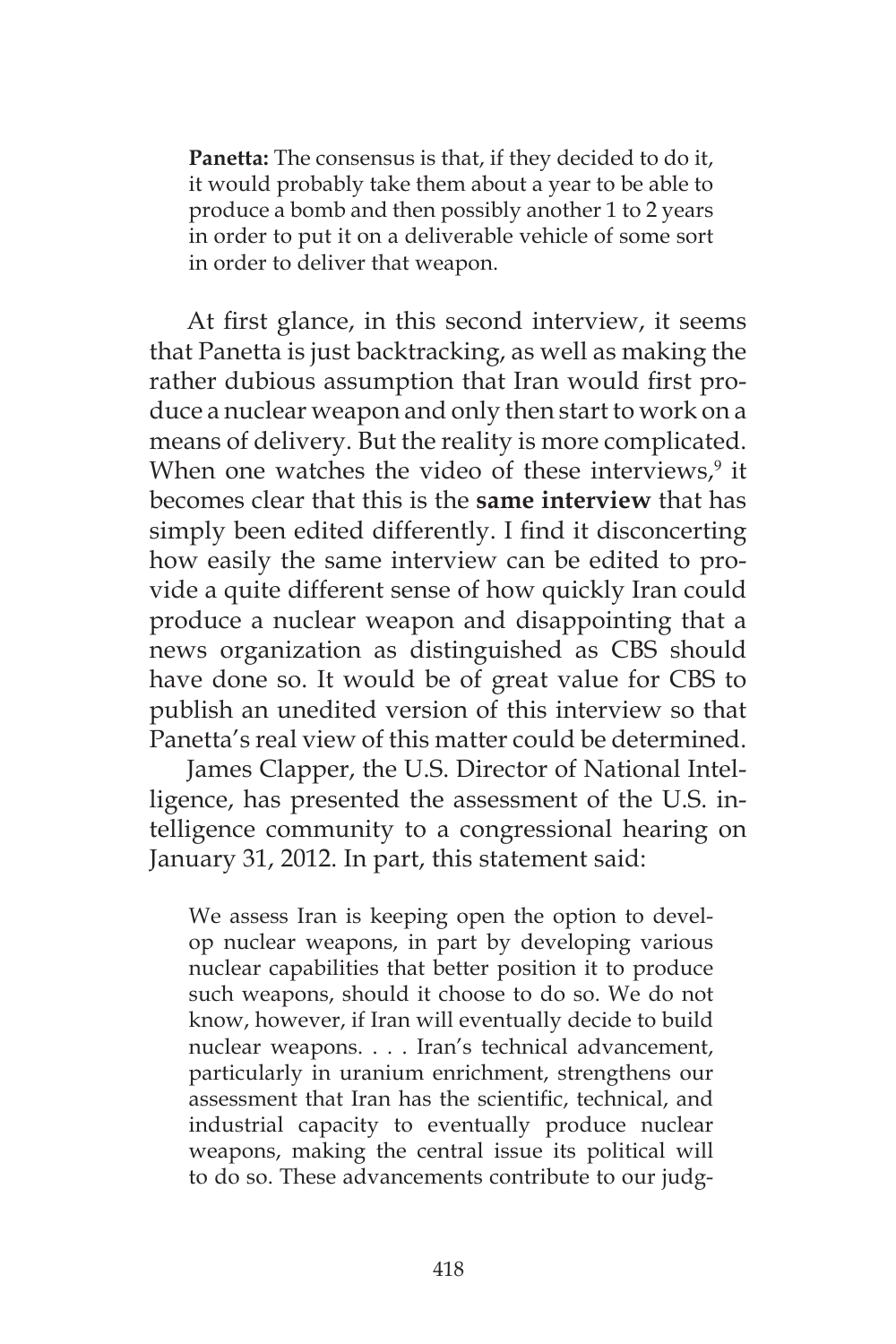ment that Iran is technically capable of producing enough highly enriched uranium for a weapon, if it so chooses.<sup>10</sup>

A few comments are in order. The first sentence contradicts itself since, if Iran is developing various nuclear capabilities that better position it to produce nuclear weapons, it is doing significantly more than just "keeping open" the option to develop nuclear weapons. Rather, Iran is either further developing the option or exercising it.

Absent any concrete time estimates, many of these statements are devoid of meaning. After all, any country (Belize, for example) has the "scientific, technical, and industrial capacity" **eventually** to produce nuclear weapons. For Belize, the time required would be many decades, but for Iran, it is presumably a good deal shorter. With the repeated use of the word "eventually," this intelligence assessment gives the impression that Iran is many years away, but when pressed on this issue at congressional hearings in February, Clapper said that Tehran could produce a nuclear weapon in  $1$  or  $2$  years.<sup>11</sup> Not only is this estimate much more immediate than the term "eventually" implies, it is not consistent with Panetta's estimate of 1 year (or perhaps less than 1 year).

Panetta's statement has also placed a great deal of reliance on a semantic distinction that, upon further examination, turns out to have no significance. This relates to the question of whether Iran is developing a nuclear weapons capability or a nuclear weapon. On January 8, 2012, he said:

Are they [Iran] trying to develop a nuclear weapon? No. But we know that they're trying to develop a nuclear capability. And that's what concerns us. And our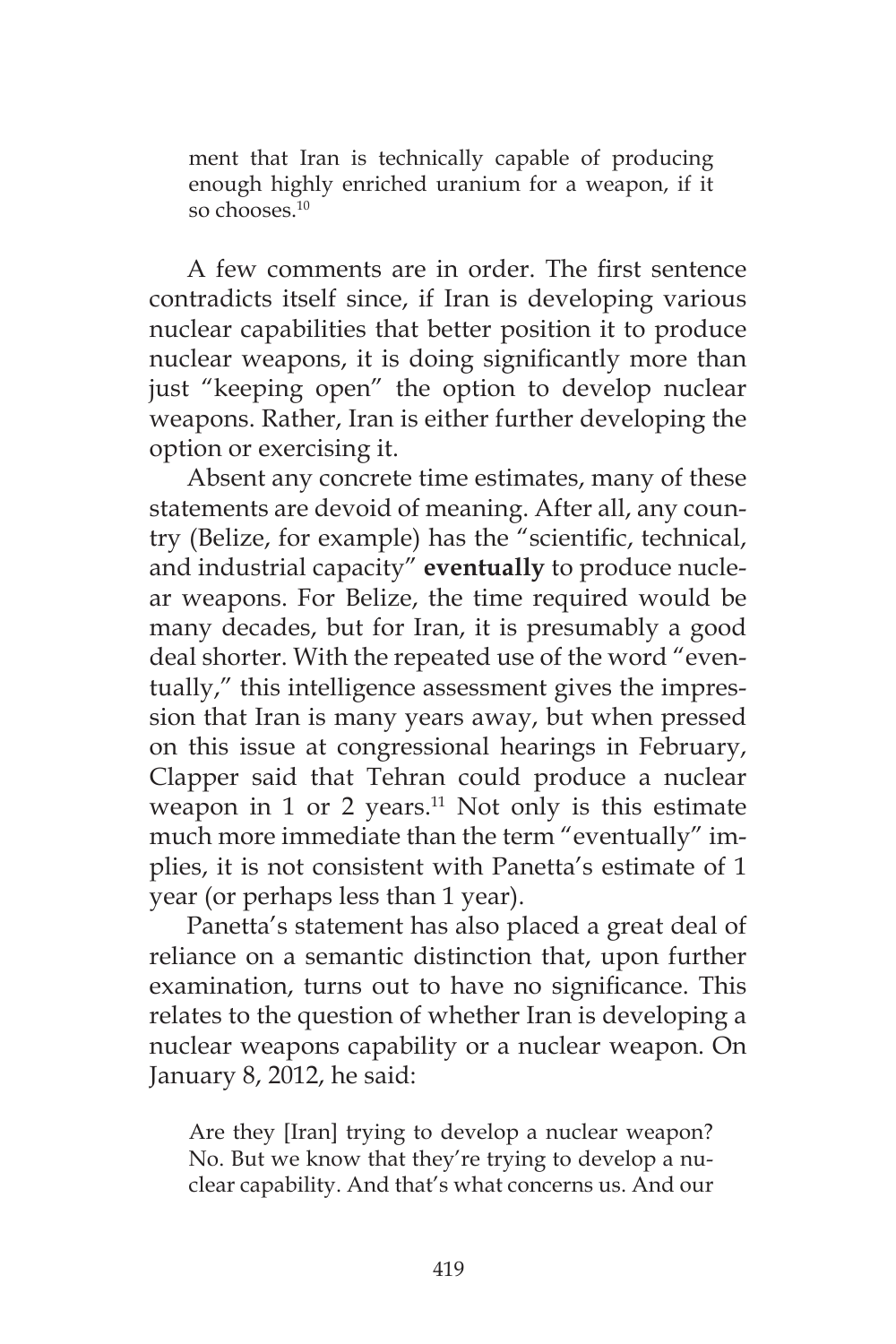red line to Iran is to not develop a nuclear weapon. That's a red line for us.<sup>12</sup>

But what is the difference? To build a nuclear weapon, Iran (or any country) needs sufficient fissile material (in Iran's case, HEU) and the nonnuclear components to detonate the fissile material. Iran is developing both of these elements. How is this not developing a nuclear weapon?

In addition, as was discussed previously, **any** country is "nuclear capable" in the sense that, given enough time, it can build a nuclear weapon. Yet most discussions (and not just those of U.S. Government officials) use "nuclear capable" without reference to any time element and thus render the term meaningless.

A related factor is the oft repeated statement that Iran has yet to decide to build a nuclear weapon. The implication seems to be that Iran cannot be building a nuclear weapon if it has not decided to do so. But many current nuclear states had nuclear weapons programs before there was a specific decision to build a nuclear weapon, and these programs helped enable the decision to build nuclear weapons by allowing countries to get close to acquiring nuclear weapons before any explicit decision was required. As I have written before:

Though Iran's leadership may have not yet specifically decided to develop nuclear weapons, the U.K., France, India and Nazi Germany at one time all had nuclear weapons programs before their governments had decided specifically to produce nuclear weapons. The U.K., France and India all went on to make such a decision and have produced nuclear weapons. This underscores the point that as Iran moves closer to having a nuclear weapons capability, it becomes increas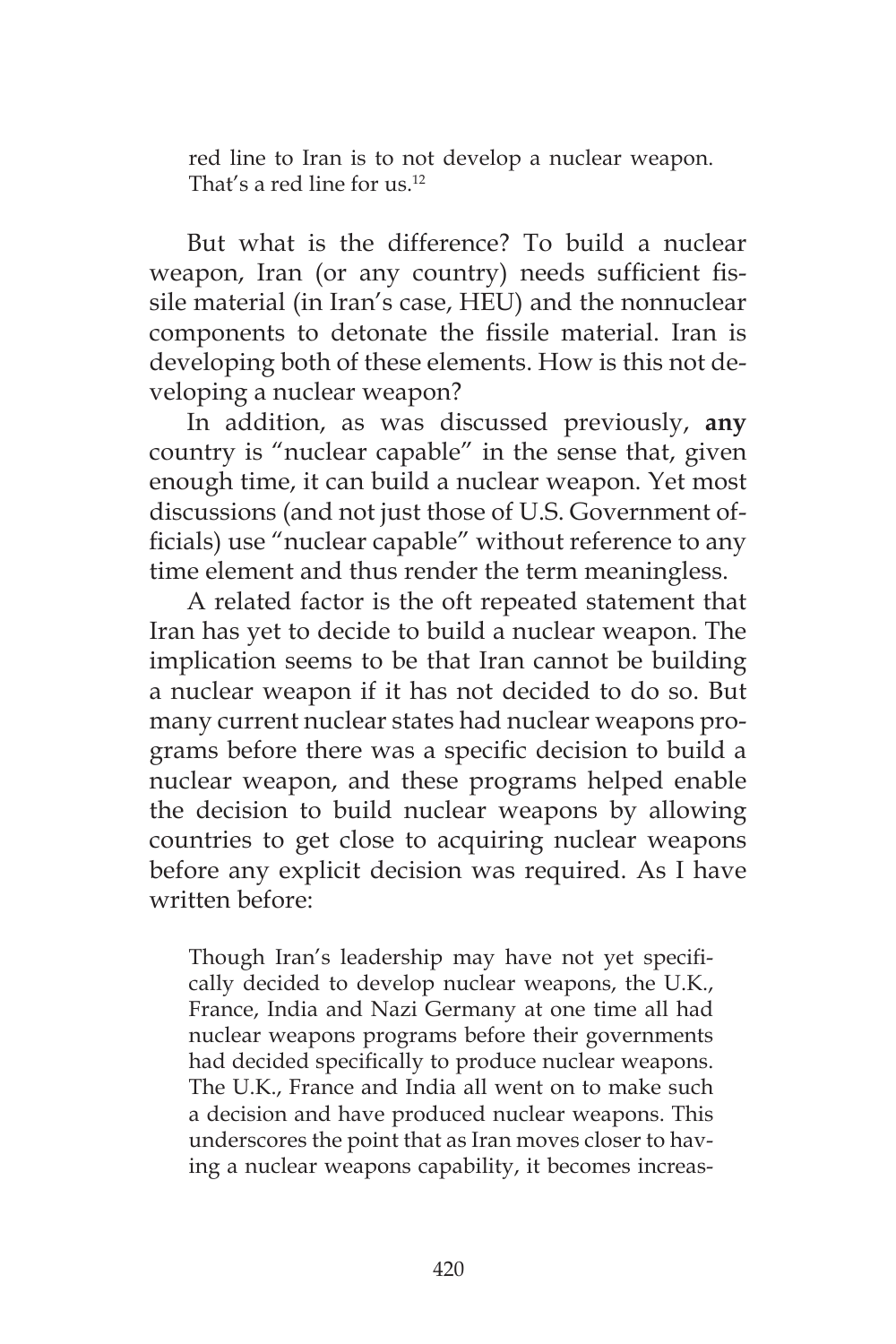ing likely that Iran will make the decision to produce nuclear weapons.13

#### **MILITARY STRIKE ON IRAN**

The possibility of an Israeli military strike to "take out" Iran's enrichment facilities has been much in the news lately. Though not explicit, there seems to be a general view that this would be a one-time strike, similar to the ones that Israel carried out on nuclear reactors in Iraq in 1981 and in Syria in 2007. Concerns have been raised about the progress of the Iranian program and whether, with the partial move of its centrifuge enrichment activities to the underground site near Qom, Iran may be entering a "zone of immunity," whereby the Iranian centrifuge enrichment program can no longer be successfully attacked in a single strike.

In fact, attacking centrifuge enrichment facilities is quite different from attacking single nuclear reactors, and Iran's enrichment program is already well into a zone of immunity with regard to a single air strike. Iran has between 32 and 52 cascades operating in parallel at its main enrichment facility at Natanz.<sup>14</sup> An air strike on Natanz that scored multiple bomb hits would shut down the entire facility, but the majority of the cascades would be undamaged and unable to operate only due to damage to piping and the loss of utilities. It would only take a few months of repairs before these undamaged cascades were back in operation. Even for the cascades that suffered bomb hits, the majority of the centrifuges would still be undamaged. Iran could pull out the undamaged centrifuges and use them to build new cascades. It would only take 4 to 6 months before Iran would have returned to closeto-full production.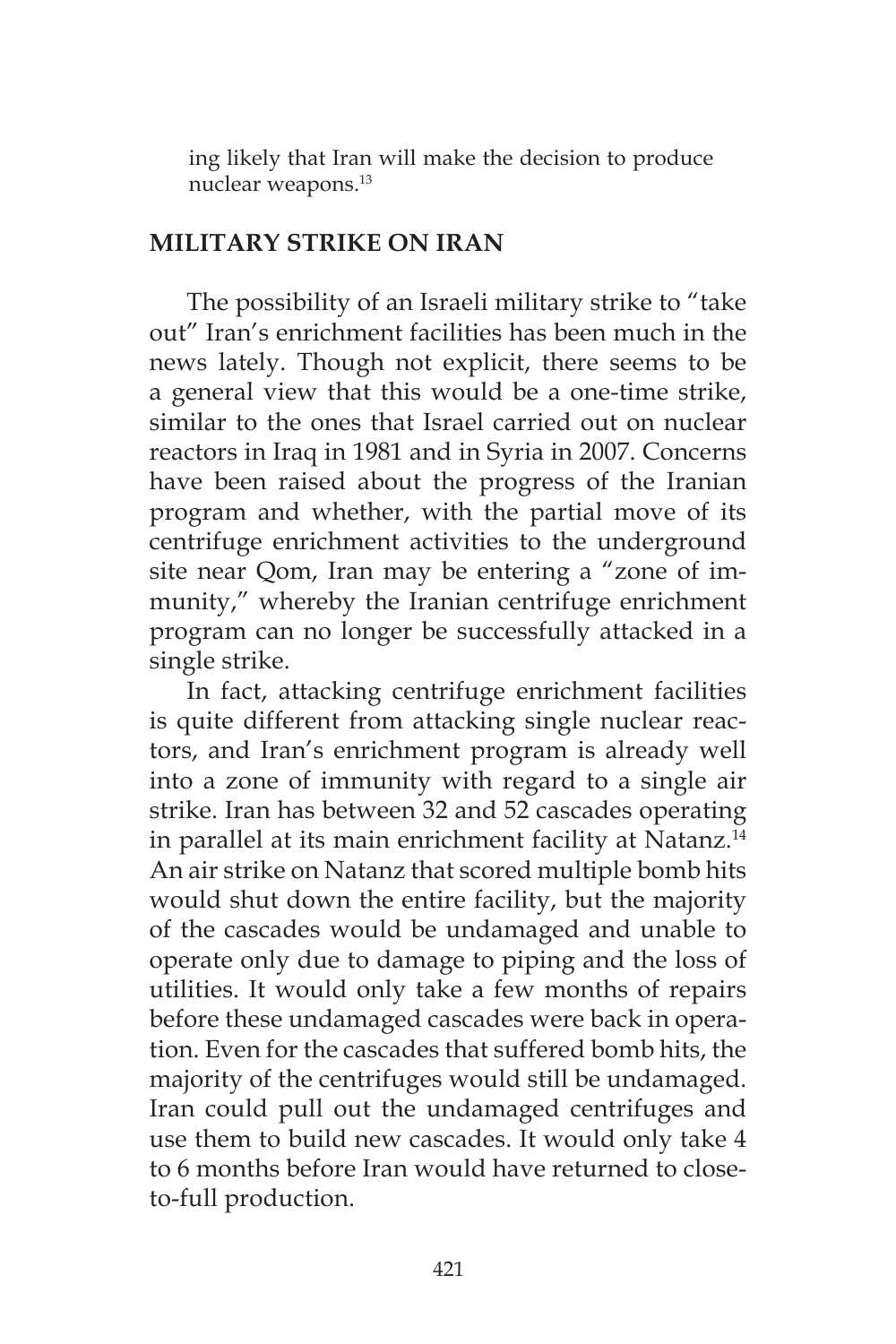Iran's current stockpiles of about 3,000 kilograms of 3.5 percent enriched uranium and 67 kilograms of 19.7 percent enriched uranium are also a problem. These stockpiles represent years of centrifuge plant operation, but they would be very difficult to destroy by air attack. The combined volume of these two stockpiles is less than one cubic yard, making it easy to hide or protect.

It is small wonder that U.S. officials, when discussing possible attacks on Iran's centrifuge enrichment program, have begun to talk of bombing campaigns rather than single strikes.<sup>15</sup> By bombing Iran's facilities every few months, it would be possible to keep Iran's enrichment facilities shut down. Such a campaign would also have the advantage in that the question of whether U.S. large bunker-buster bombs can actually penetrate and hit Iran's underground enrichment facility near Qom would largely become moot: No matter how deep and well protected a bunker is, it is always possible to collapse the entrance tunnels and cutoff the utilities from the outside.

There are two problems with such an air bombing campaign. First, Iran could respond by dispersing its centrifuges. Indeed, centrifuge enrichment with its many parallel cascades would be ideal for such dispersal. The United States would be able to find and bomb some of these dispersed enrichment sites, but many would continue in operation undetected. Second, such a prolonged bombing campaign would run a serious risk of turning into a large-scale war with Iran. Though no doubt the United States would eventually win such a war, I think that, given the financially exhausted and war-weary condition of the United States, such a war would be ill-advised.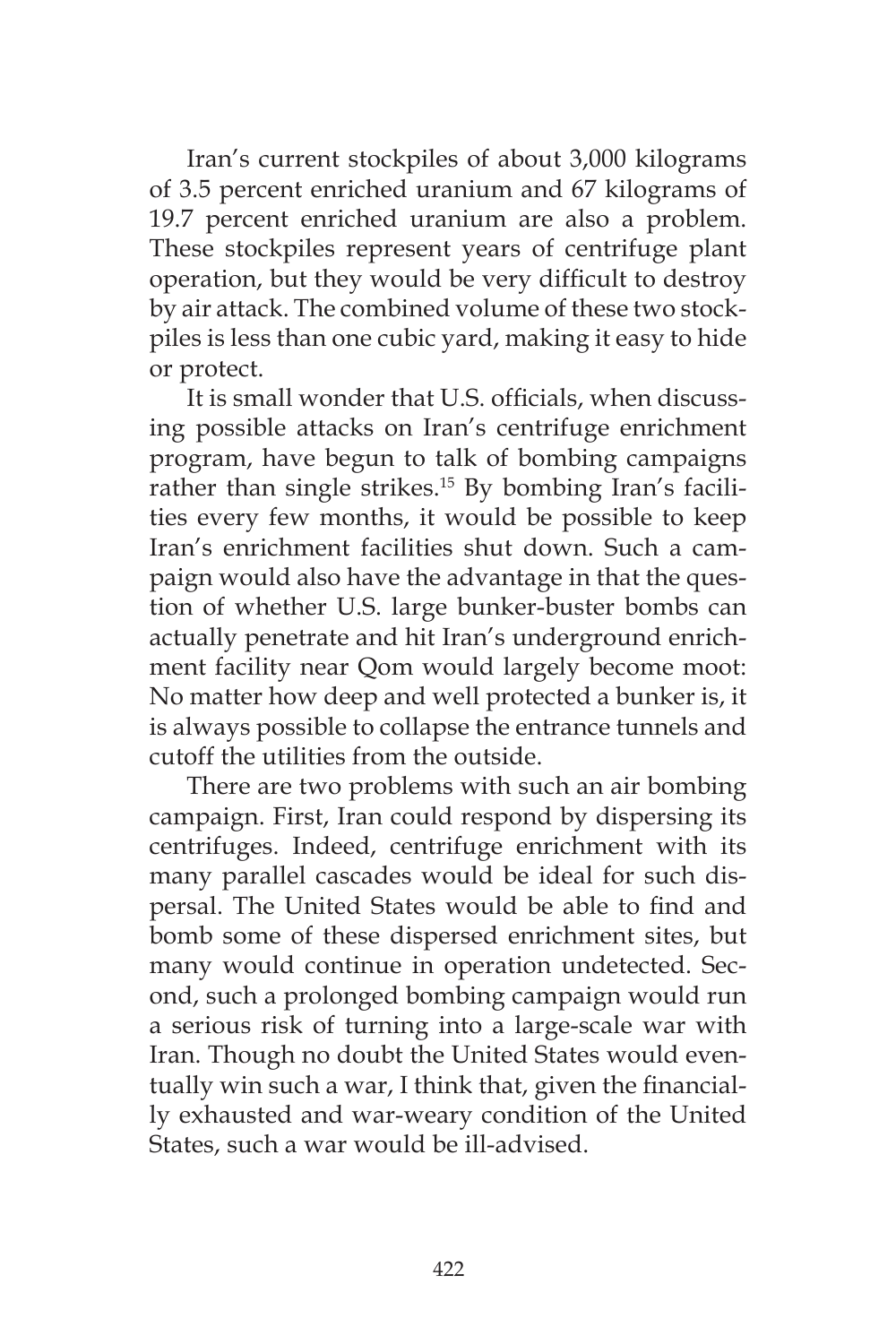### **SANCTIONS**

A key element of U.S. policy is to impose increasingly severe sanctions on Iran. The latest round of sanctions is designed to affect Iran's overall economy significantly by making it more and more difficult for Iran to export its oil. However, these sanctions are not authorized by the United Nations (UN) but rather imposed unilaterally by the U.S. and the European Union (EU). The reason for this is that, despite the IAEA's revelations last November of Iran's efforts to develop the nonnuclear components for a nuclear weapon, both Russia and China have refused to support any additional sanctions against Iran. Indeed, both countries have continued trading with Iran, and China continues to purchase oil from Iran.

Nor are China and Russia the only countries that have not adopted these sanctions. India, with its important economy, has actually increased its purchases of Iranian oil, as has South Korea. India has gone so far as to change its tax code to facilitate a method of payment that involves using rupees rather than dollars. Pakistan and Turkey have also continued trading with Iran. Pakistan has even proposed deals based on a straight barter arrangement. Japan has cut back on its oil purchases but is expected to ask the United States for an exemption from a requirement to eliminate all Iranian oil purchases.

With all of these important economies not complying with the sanctions on Iran, it is unclear that the sanctions will be enough to compel Iran to change its current policies. Even if they can, the real problem is that Iran can resolve all of its outstanding issues with the IAEA, and still, due to the laxity of IAEA safeguards, maintain its drive towards the production of nuclear weapons.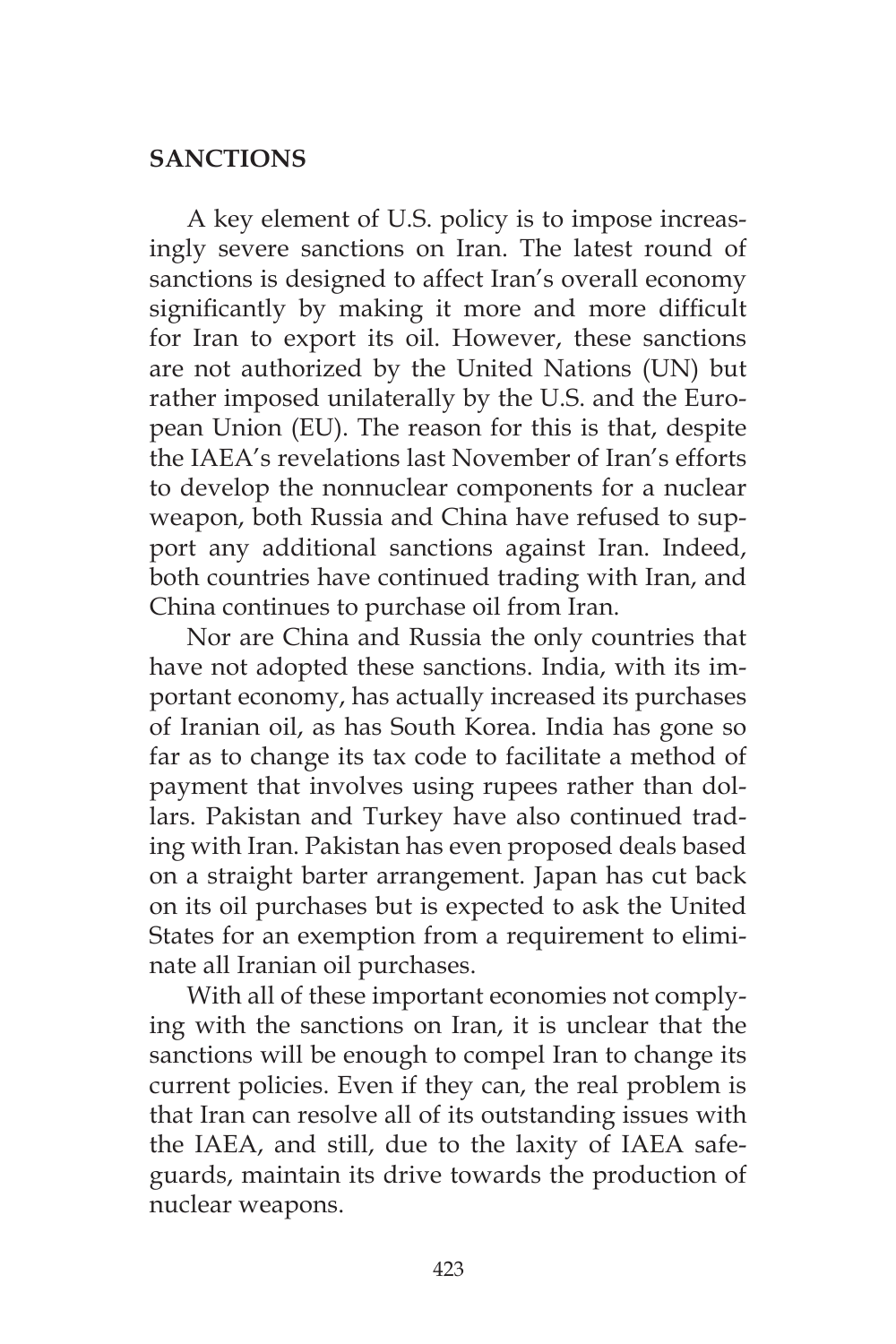### **DIPLOMACY**

Many have continued to hope that negotiations with Iran could provide a means to prevent it from obtaining nuclear weapons. But no one has outlined how any realistic agreement with Iran can achieve this goal. President Obama has said that the United States will not allow Iran to obtain nuclear weapons. But as I have written elsewhere, Iran has no need actually to produce a nuclear weapon unless it wants to test or use such a weapon.<sup>16</sup> Therefore, it is likely to be many years before Iran does so. The real issue in the near term is not preventing Iran from obtaining nuclear weapons, but rather stopping Iran from moving ever closer to being able to build nuclear weapons. Similarly, President Obama has said that Iran must "make a decision to forsake nuclear weapons," but since many U.S. Government officials have said that Iran has not yet made a decision to produce nuclear weapons, the Iranians can argue that they have already complied with this requirement.

Iran has outstanding issues with the IAEA regarding its nuclear weapons development program. But most of these issues relate to events from 2003 and before. Though domestically it would be politically difficult for Iran, if it were to admit to these prior transgressions, it would be able to end its disputes with the IAEA while not having to give up any of its current centrifuge enrichment program. Indeed, given the laxity of IAEA safeguards, Iran could go on to produce HEU with the blessings of the IAEA.

Most of those who believe that Iran's nuclear weapons program can be stopped diplomatically have suggested that, in order to reach an agreement,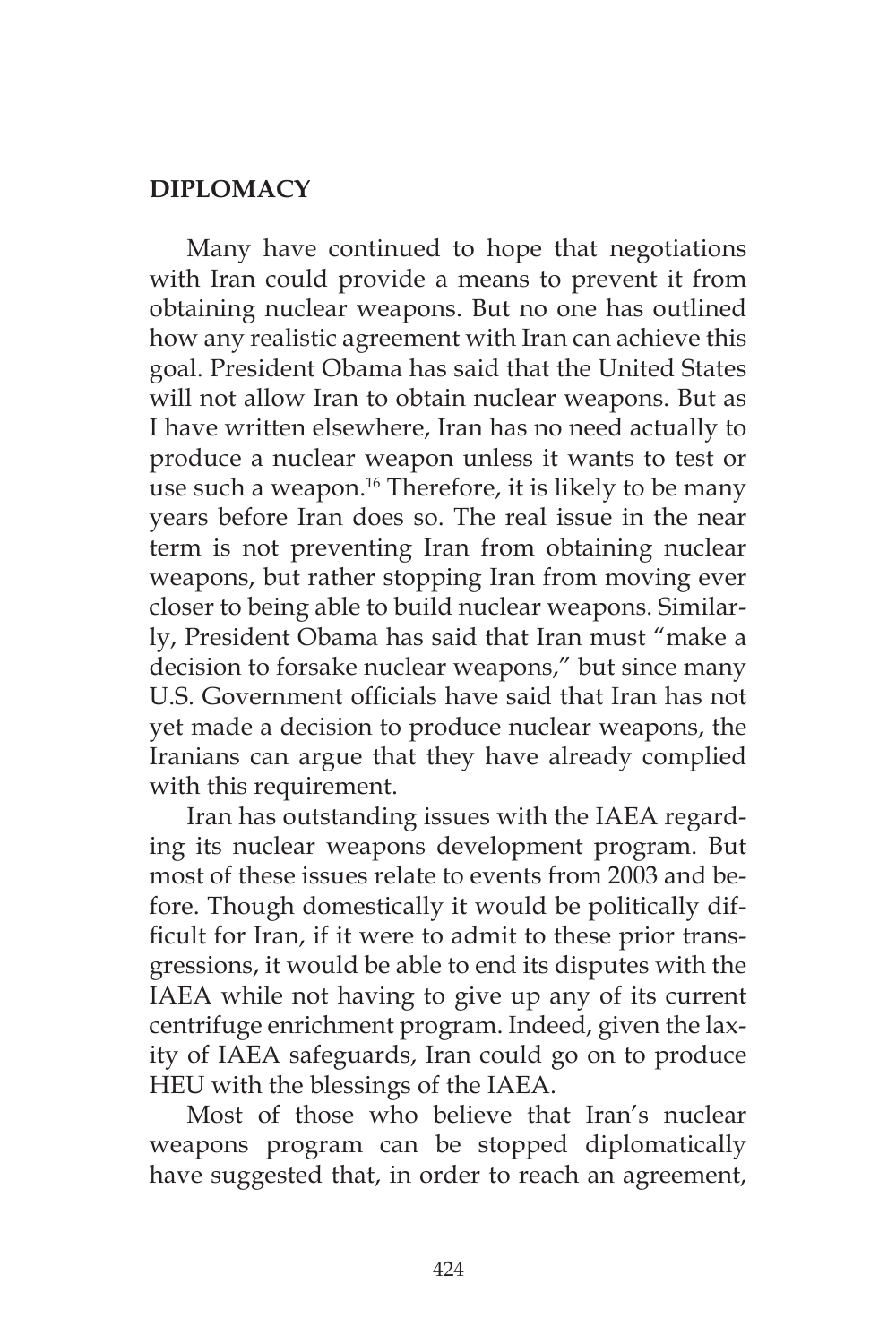Iran should be allowed to keep its centrifuge uranium enrichment program. Those who hold this view realize that this poses a risk of allowing Iran to obtain the HEU needed for nuclear weapons, but they believe that with the proper controls, this risk can be obviated. In particular, it is often suggested that Iran be limited to producing uranium with an enrichment level of less than 5 percent and reduce its stockpile of 19.7 percent enriched uranium to zero by exporting all of this material, and that Iran's future enrichment program be limited to that which can be justified by its peaceful nuclear needs. However, Iran's current enrichment facilities are very small compared to those needed for most peaceful nuclear activities (such as providing fuel for a single nuclear power reactor), and such an agreement would provide Iran with the justification for greatly expanding its current enrichment facilities. These greatly expanded facilities would provide Iran easy access to the HEU needed for nuclear weapons.

For example, even if Iran produced only 4.1 percent enriched uranium and expanded its enrichment capacity by a factor of 20, it would only produce about 15 metric tons of enriched uranium per year. This amount would still be less than that needed to fuel a single large power reactor, yet, using batch recycling, these enrichment facilities could produce enough HEU for a nuclear weapon in just 2 weeks or enough HEU for five weapons in just 5 weeks (see Appendix 15-II). One might argue that, using its own resources, it would take Iran a very long time to expand its enrichment facilities by a factor of 20, but such a diplomatic agreement would serve the function of legitimizing Iran's enrichment activities. This would lead to the removal of sanctions that are designed to prevent Iran from importing the materials needed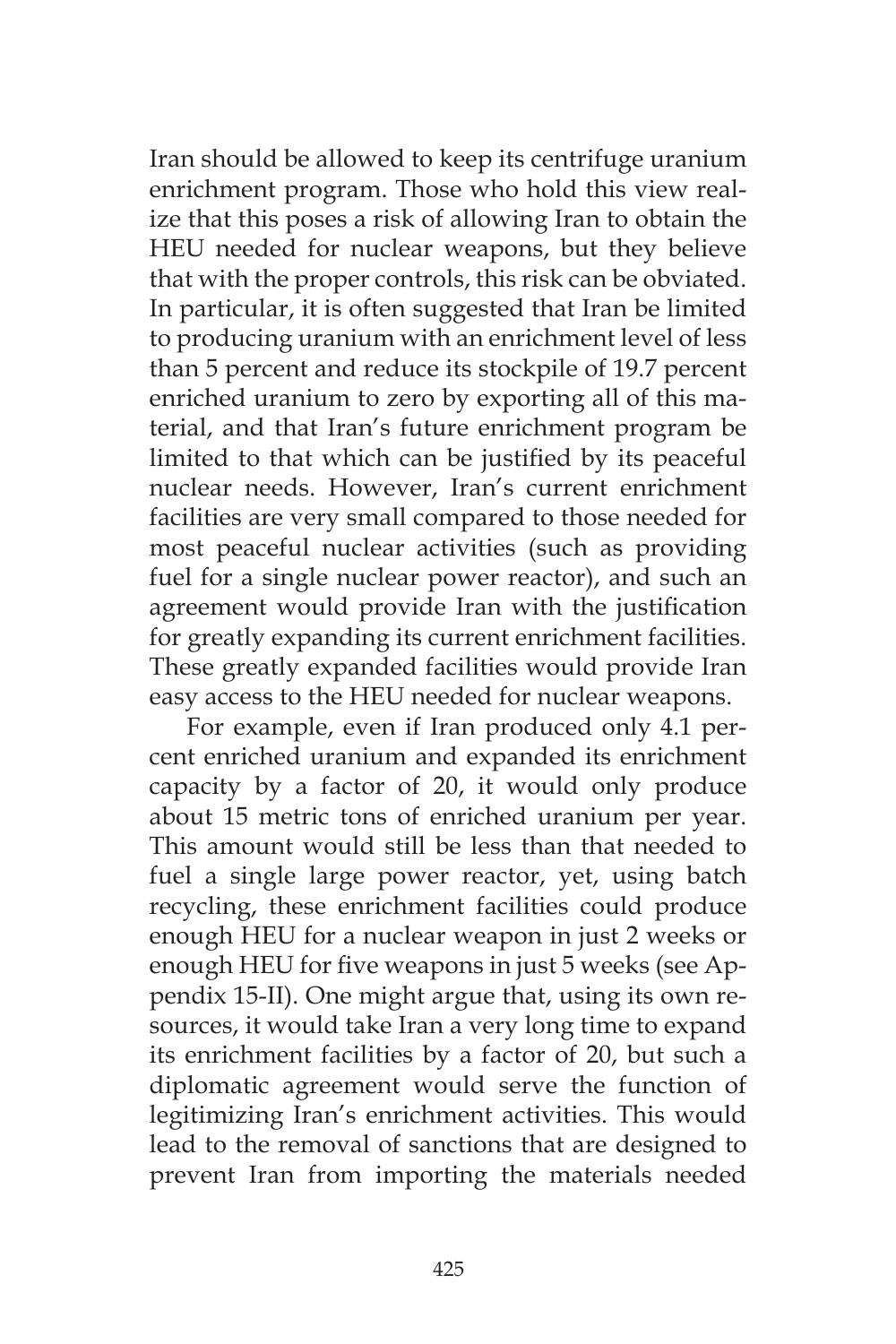to build additional centrifuges and, in addition, Iran might receive assistance to expand its enrichment facilities (from China or Pakistan, for instance) as part of normal nuclear commerce.

As it is, Iran appears to be laying the groundwork to make such an agreement impossible and to present the  $P5+1^{17}$  with a lose-lose situation. In the middle of February 2012, Iran announced a set of three advances in its nuclear program: It had manufactured and installed a fuel element using 20 percent enriched uranium into the Tehran Research Reactor (TRR), increased the number of centrifuges operating at Natanz from 6,000 to 9,000, and successfully developed more advanced and efficient centrifuges than the type Iran currently uses. This announcement was generally met with derisive comments to the effect that these advances were not special, and the Iranian Government was playing to its domestic audience.

At the same time, Iran indicated it was interested in restarting negotiations with the P5+1 regarding its nuclear program. Some observers were puzzled by this seemingly schizoid behavior. Others were so eager for negotiations that they did not care about any contradictory indications, including Iran's assault on the British Embassy in November 2011. However, very few seem to have recognized the significance of the two events when considered together.

By announcing its nuclear advances, Iran is throwing down markers for negotiations. By loading a 20 percent fuel element into its research reactor, Iran can now argue it has a legitimate need to produce such enriched uranium and that it will not stop its production. By claiming to have 9,000 centrifuges in operation, Iran is establishing a base below which it will refuse to go. By claiming to have finished developing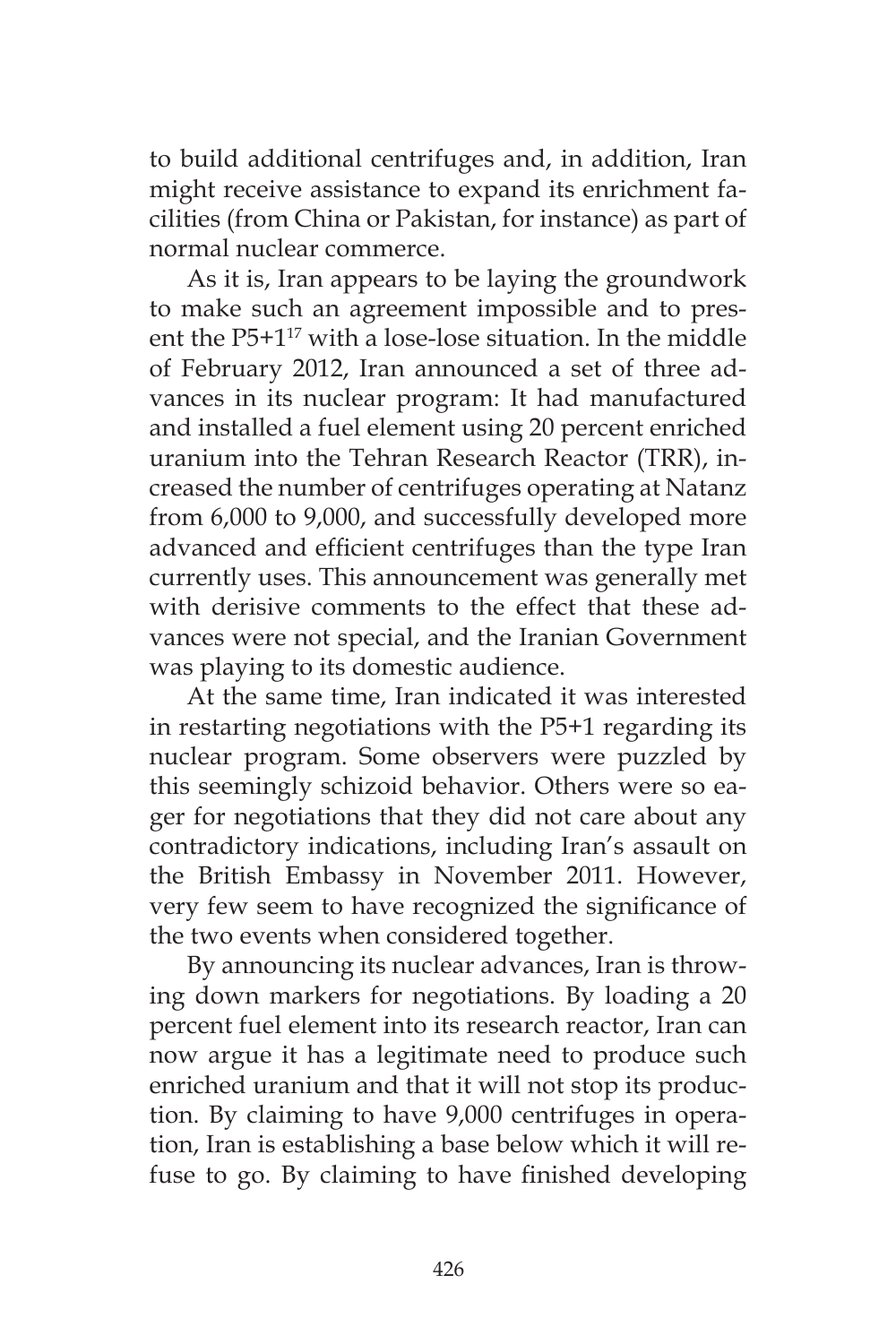advanced centrifuges, Iran is putting itself in a position to be able to significantly upgrade and expand its current uranium enrichment capacity.

This, then, is the P5+1's no-win situation. It can refuse to allow Iran to keep its centrifuge enrichment facilities, in which case Iran can break off the talks, claiming that the P5+1 are being unreasonable, and then use this claim to help break sanctions by playing to on-the-fence countries such as India. Or, if the P5+1 should be so foolish as to agree to allow Iran to keep its current enrichment facilities, then Iran will have legitimized these facilities and its ability to quickly produce the HEU for nuclear weapons whenever it decides to do so.

The only negotiated solution that would prevent Iran from being able to quickly produce HEU would be for Iran to permanently shut down its enrichment facilities and export its stockpiles of enriched uranium. By saying that the P5+1 must accept continued Iranian uranium enrichment, advocates of a negotiated solution are essentially admitting that no satisfactory negotiated solution is possible.

### **NONPROLIFERATION AFTER IRAN**

If Iran is already a de facto nuclear weapons state, where should the United States go from here with regards to its nonproliferation policy? The key will be to learn from our failure with Iran and prevent additional countries from acquiring nuclear weapons. This will require a two-pronged approach.

First, as President Obama has indicated, Iran's de facto nuclear status will motivate a number of other countries to try to emulate Iran's success. The United States needs to take decisive action to head off these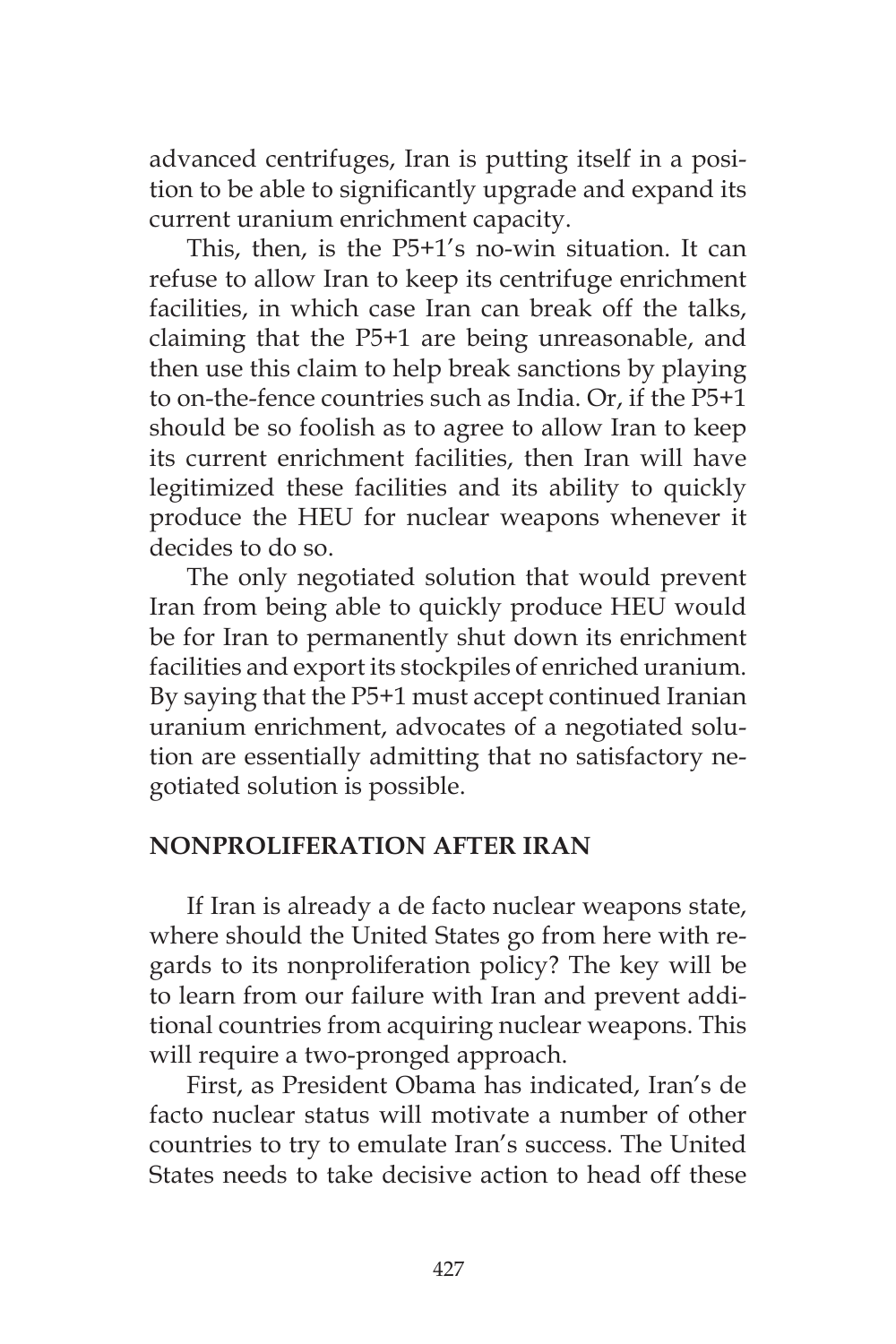efforts on a county by country basis as soon as the first steps towards acquiring the fissile material for nuclear weapons are detected. Taking early action runs counter to normal government instinct, which is to try to "kick the can down the road" and avoid taking any unpleasant actions unless it has to. The lack of early action has been a hallmark of U.S. nonproliferation policy since the Reagan administration and has allowed Pakistan, India, North Korea, and now Iran to acquire the fissile material required for nuclear weapons.

Yet as we saw with Libya, early action can be quite effective. Many believe that Muammar Gaddafi made a mistake by giving up a nuclear weapons program, but he had no choice. His effort was discovered early, before Libya had even begun to enrich uranium, and Gaddafi had no other option.

Second, there needs to be a change to the IAEA's safeguards regime to prevent countries from acquiring the fissile material needed for nuclear weapons with the IAEA's approval. Some in the U.S. Congress have called for military action against Iran if it starts to enrich uranium to levels greater than 20 percent, but under current IAEA rules, such Iranian actions would be perfectly acceptable as long as Iran declared the activity to the IAEA. Similarly, the IAEA permits nonnuclear weapons states to produce pure compounds of plutonium by reprocessing spent fuel. Informally, the IAEA does require that the country carrying out these activities provide some rationale as to how these activities are related to some peaceful nuclear activity, but the rationale does not have to be very plausible. For example, a country can say that it is stockpiling the plutonium for use in a breeder reactor, even if it is now more than 40 years since such reactors were first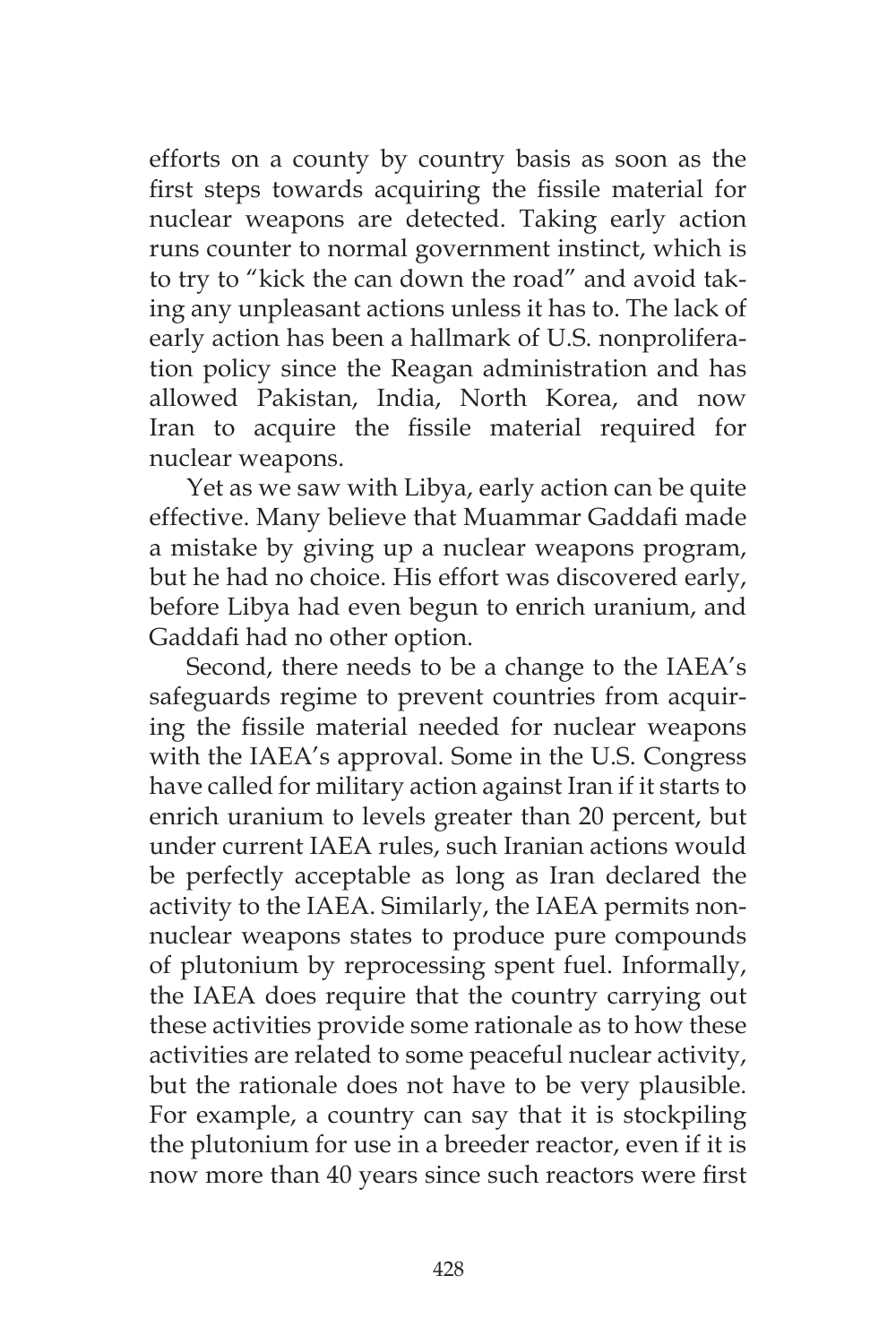supposed to come into operation, and that such reactors are still decades away.

Much of providing the proper rationale involves learning to play the game properly. As discussed previously, Iran got itself into trouble by conducting clandestine nuclear activities prior to 2004. More recently, Iran did a better job and explained that its production of 20 percent enriched uranium was required to produce research reactor fuel. This activity, which is generally agreed to be carrying Iran close to the possession of the fissile material for a nuclear weapon, has not caused the IAEA to say that Iran is violating safeguards even though Iran is currently producing more 20 percent enriched uranium in 1 month than the research reactor uses in 1 year.

The U.S. Government has recognized this problem, and in its Nuclear Cooperation Agreement with the United Arab Emirates (UAE), it requires that the UAE not possess facilities that can be used for uranium enrichment or the reprocessing of spent fuel, which could produce plutonium, HEU, or U-233 (another material that can be used to produce nuclear weapons). However, the U.S. administration has discovered the drawback of attempting to handle this problem though bilateral nuclear cooperation agreements. In the face of competition from Russia and France, the United States has proposed nuclear cooperation agreements with Vietnam and Jordan that lack these provisions on enriching and reprocessing. Only if the issue is approached by the IAEA will there be uniform standards without commercial pressures undercutting nonproliferation.

Furthermore, even the standards for the UAE are not enough. Non-nuclear weapons states need to be prohibited from possessing any materials or facilities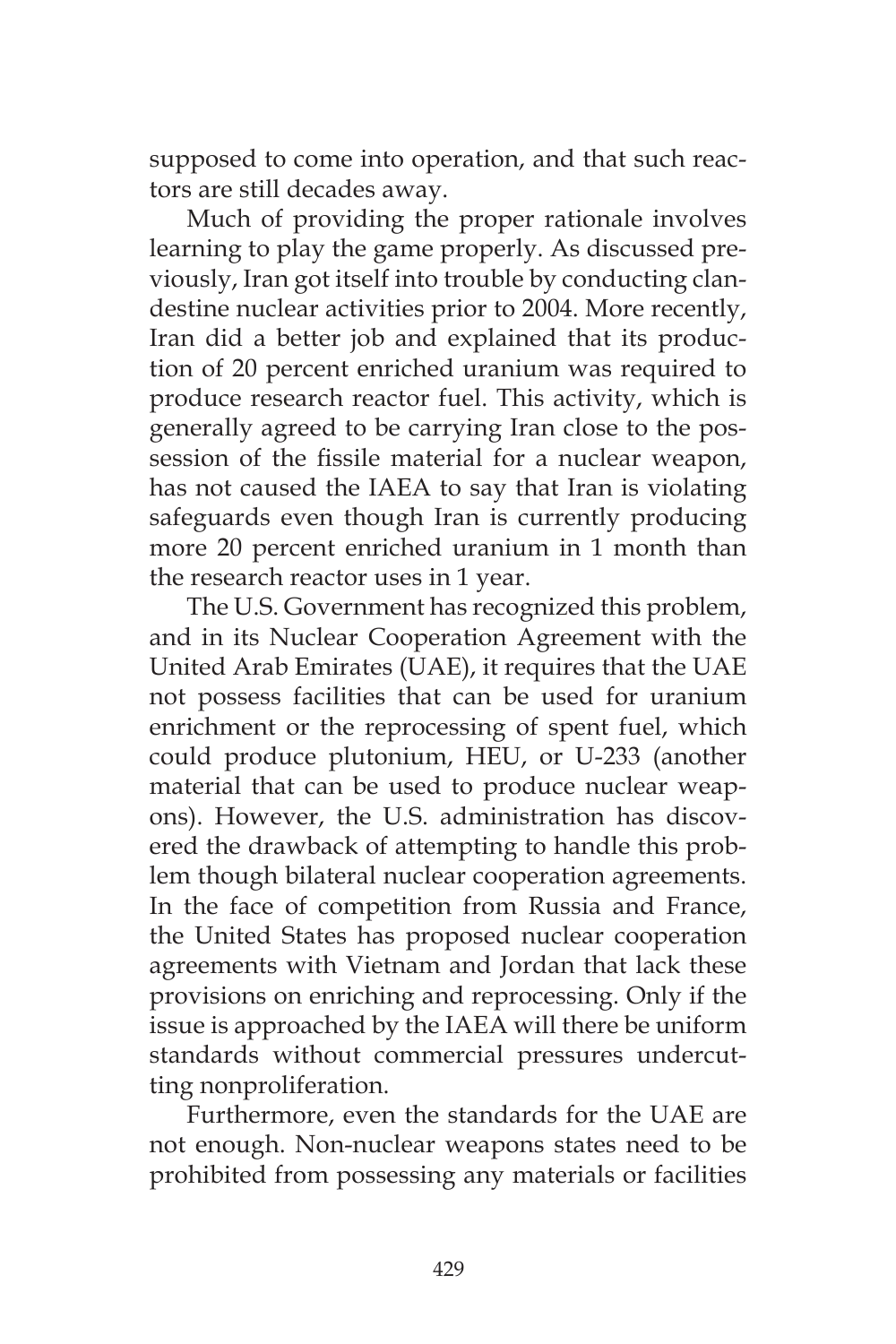that can quickly provide fissile material for nuclear weapons. This includes prohibiting not only enrichment and reprocessing facilities, but also HEU, plutonium, or U-233 that has either been separated from spent fuel and/or HEU, plutonium, or U-233 contained in unirradiated reactor fuel (such as HEU fuel for research reactors or mixed oxide fuel for power reactors).

The IAEA does not have the legal authority to prohibit countries from possessing such materials or facilities, but it does have the responsibility to safeguard these materials and facilities. As I have discussed elsewhere,<sup>18</sup> IAEA safeguards are supposed to be more than just an accounting system; they should provide "timely warning" of diversions of nuclear materials. However, the IAEA cannot safeguard these facilities and materials in a timely warning sense. The IAEA needs to admit this fact and make clear that any such facilities and materials in non-nuclear weapons states are not being effectively safeguarded. This issue is significantly larger than just Iran and, at a minimum, includes Japan, Germany, the Netherlands, and Brazil. It will be up to these countries to explain why they need to continue to possess these materials and facilities since they cannot effectively be safeguarded. Given the state of nuclear power in a post-Fukushima world, this could be difficult.

The United States needs to urge the IAEA to be clear about what materials and facilities it can effectively safeguard and which it cannot. At the same time, the United States needs to take early action to ensure that any countries that attempt to follow Iran's successful path are prevented from gaining access to the fissile material required for nuclear weapons. Otherwise, the number of nuclear-armed countries will continue to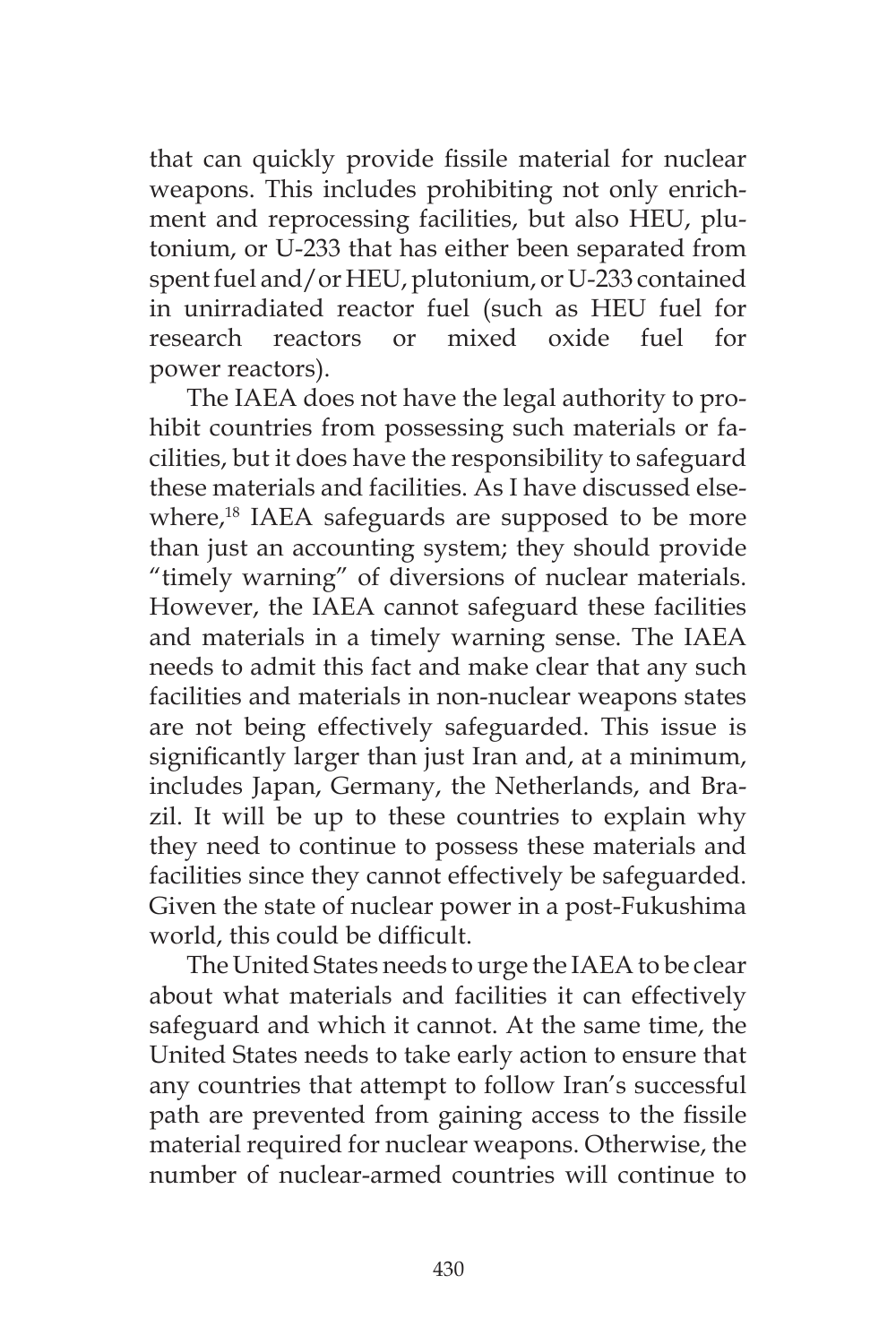grow until the catastrophe of nuclear use occurs. Just one nuclear weapon detonated in a city could kill hundreds of thousands of people—roughly 100 times as many as were killed on September 11, 2001.

#### **ENDNOTES - CHAPTER 15**

1. The author's most recent report is Gregory S. Jones, "Iran's Enriched Uranium Stocks Can Produce Enough HEU for 3 to 5 Nuclear Weapons," September 10, 2013, available from *nuclearpolicy101.org/wp-content/uploads/2013/09/Iran-Enrichment-Update-09-2013.pdf*.

2. Olli Heinonen, "The 20 Percent Solution," *Foreign Policy*, January 11, 2012.

3. Gregory S. Jones, "No More Hypotheticals: Iran Already Is a Nuclear State, *New Republic*, September 9, 2011, available from *www.tnr.com/article/environment-and-energy/94715/jones-nucleariran-ahmadinejad*.

4. Gregory S. Jones, "Iran's Efforts to Develop Nuclear Weapons Explicated, Centrifuge Uranium Enrichment Continues Unimpeded, The IAEA's November 8, 2011, Safeguards Update," December, 6, 2011, pp. 10-13, available from *npolicy.org/article. php?aid=1124&rid=4*; and Gregory S. Jones, "An In-Depth Examination of Iran's Centrifuge Enrichment Program and Its Efforts to Acquire Nuclear Weapons?" August 9, 2011, pp. 23-25, available from *npolicy.org/article.php?aid=1092&rid=4*.

5. IAEA, *Implementation of the NPT Safeguards Agreement and relevant provisions of Security Council resolutions in the Islamic Republic of Iran*, GOV/2011/65, November 8, 2011, Annex, pp. 8-9.

6. Emphasis added. At the time, the memo was so highly classified that Penney had to type it himself. See Margaret Gowing, assisted by Lorna Arnold, *Independence and Deterrence: Britain and Atomic Energy, 1945-1952*, Vol. I, Policy Making, New York: St. Martin's Press, 1974, p. 180.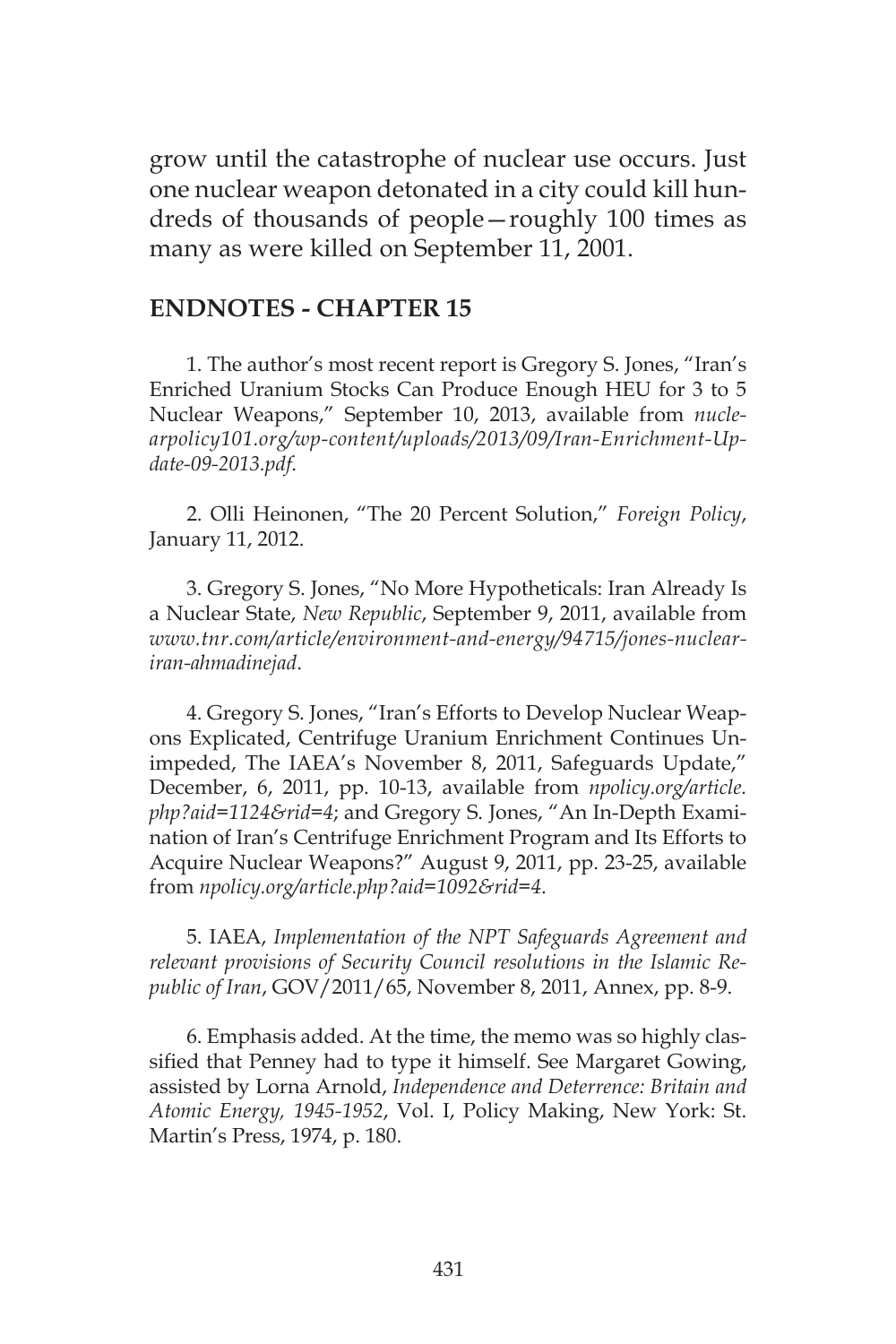7. Leon Panetta, interview by Scott Pelley, *60 Minutes*, CBS News, December 19, 2011, transcript available from *www.cbsnews.com/8301-18563\_162-57345322/panetta-iran-will-not-beallowed-nukes*.

8. Leon Panetta, interview by Scott Pelley, *60 Minutes*, CBS News, January 29, 2012, transcript available from *www.cbsnews. com/8301-18560\_162-57367997/the-defense-secretary-an-interviewwith-leon-panetta/?tag=contentMain;cbsCarousel*.

9. Available at the same locations as the transcripts.

10. James R. Clapper, "Unclassified Statement for the Record on the Worldwide Threat Assessment of the U.S. Intelligence Community for the Senate Select Committee on Intelligence," January 31, 2012, pp. 5-6.

11. Associated Press, "Panetta says Iran enriching uranium but no decision yet on proceeding with a nuclear weapon," *The The Washington Post*, February 16, 2012.

12. "Face the Nation transcript: January 8, 2012," *Face the Nation*, CBS News, January 8, 2012, available from *www. cbsnews.com/8301-3460\_162-57354647/face-the-nation-transcriptjanuary-8-2012*.

13. Jones, "An In-Depth Examination of Iran's Centrifuge Enrichment Program and Its Efforts to Acquire Nuclear Weapons," p. 35*.*

14. Iran has declared to the IAEA that it has 52 cascades in operation, but its enriched uranium production is only equivalent to about 32 cascades operating at full capacity.

15. Joby Warrick, "Iran's Underground Nuclear Sites Not Immune to U.S. Bunker-Busters, Experts Say," *The Washington Post*, February 29, 2012.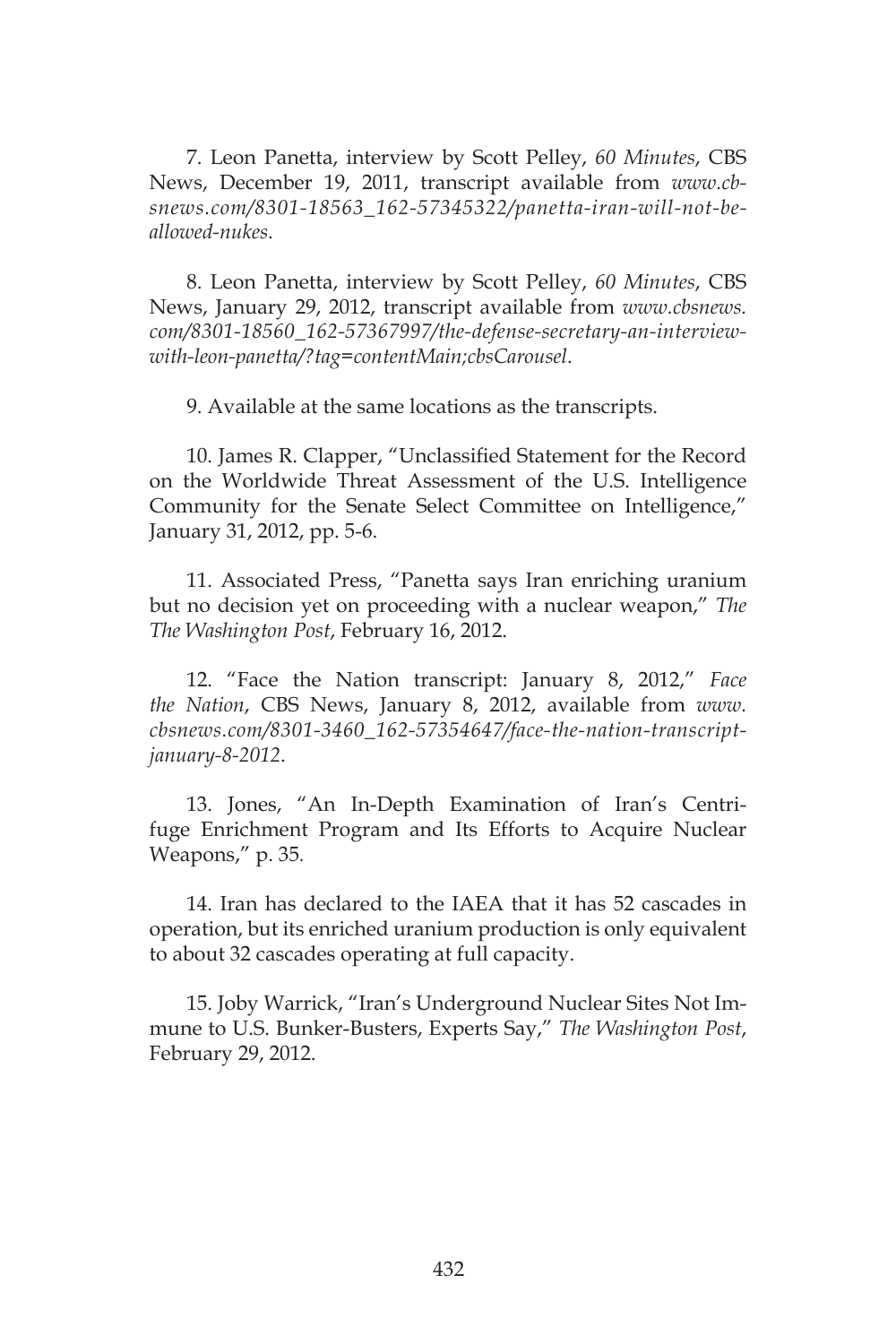16. Jones, "No More Hypotheticals: Iran Already Is a Nuclear State":

That's not to say that I expect Iran to divert nuclear material from IAEA safeguards anytime soon. After all, why should it? It can continue to move ever closer to the HEU required for a nuclear weapon with the blessing of the IAEA. Iran would only need to divert nuclear material from safeguards when it would want to test or use a nuclear weapon. Recall that the U.S. was unable to certify that Pakistan did not have nuclear weapons in 1990, but it was only in 1998 that it actually tested a bomb. Similarly, though it could be many years before Iran becomes an overt nuclear power, it needs to be treated as a de facto nuclear power simply by virtue of being so close to having a weapon.

17. The United States, UK, France, Russia, China, and Germany.

18. Jones, "An In-Depth Examination of Iran's Centrifuge Enrichment Program and Its Efforts to Acquire Nuclear Weapons," pp. 16-23.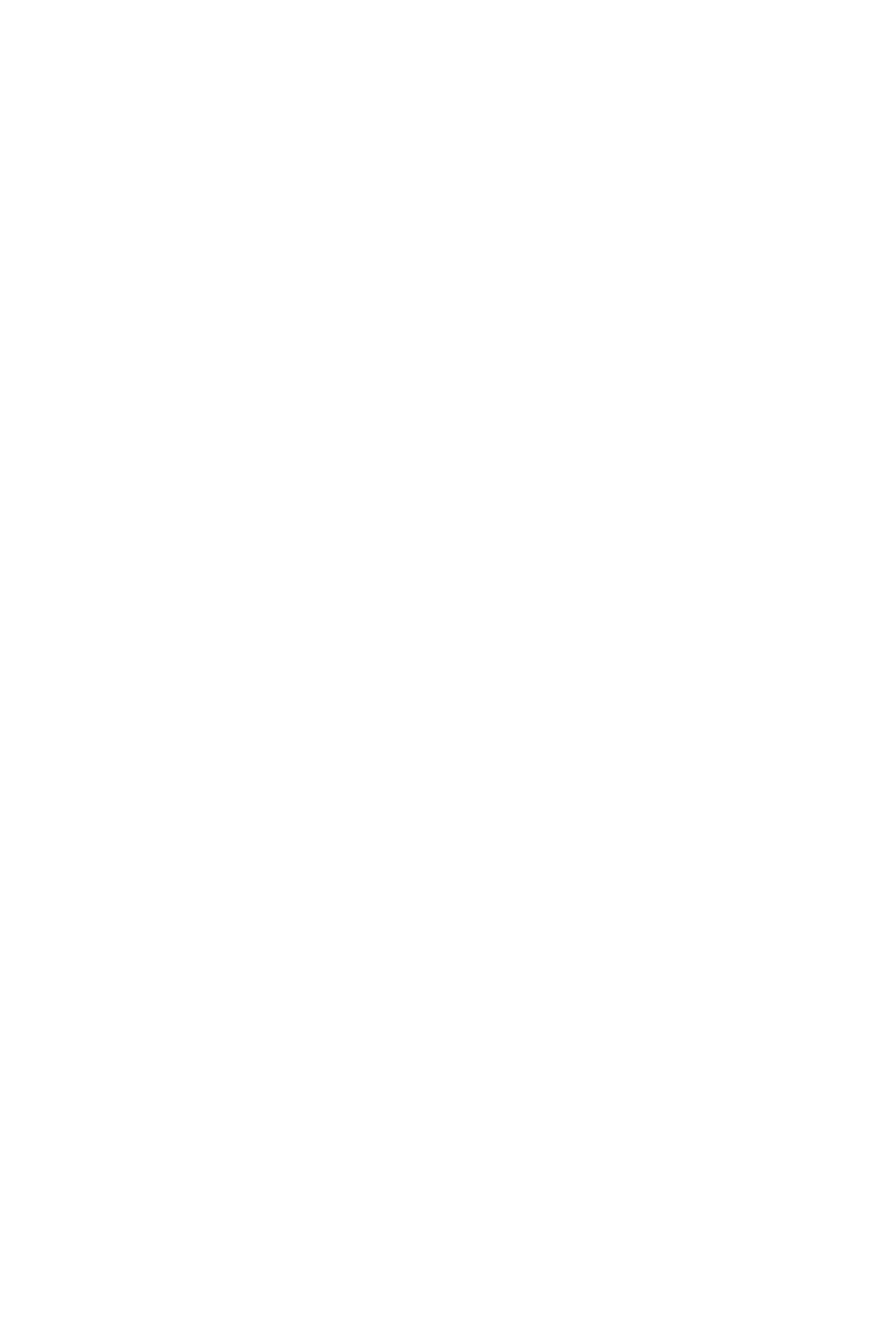#### **CHAPTER 15**

#### **APPENDIX I**

## **DETAILED ANALYSIS OF THE INTERNATIONAL ATOMIC ENERGY AGENCY FEBRUARY 24, 2012, SAFEGUARDS REPORT AND METHODS WHEREBY IRAN COULD PRODUCE HIGHLY ENRICHED URANIUM FOR NUCLEAR WEAPONS IRANIAN CENTRIFUGE ENRICHMENT OF URANIUM**

Iran has three known centrifuge enrichment facilities. It's main facility is the Fuel Enrichment Plant (FEP) at Natanz. The basic unit of Iran's centrifuge enrichment effort is a cascade that originally consisted of 164 centrifuges, but Iran has now modified the majority of the cascades by increasing the number of centrifuges to 174 (all centrifuges installed up to now have been of the IR-1 type). Each cascade is designed to enrich natural uranium to 3.5 percent enriched uranium. As of February 19, 2012, Iran had installed a total of 54 cascades, 30 of which each contain 174 centrifuges, with the remaining 24 cascades each containing 164 centrifuges. This results in a total of 9,156 centrifuges. Of these 54 cascades, 52 (containing 8,808 centrifuges) were declared by Iran as being fed with uranium hexafluoride and, therefore, were producing 3.5 percent enriched uranium, though the International Atomic Energy Agency (IAEA) has indicated that not all of these 8,808 centrifuges may be operational.<sup>1</sup> Indeed, given the amount of enriched uranium that was actually being produced at the FEP, it seems likely that Iran's declaration was simply a negotiating ploy so as to be able to claim it has this number of centrifuges in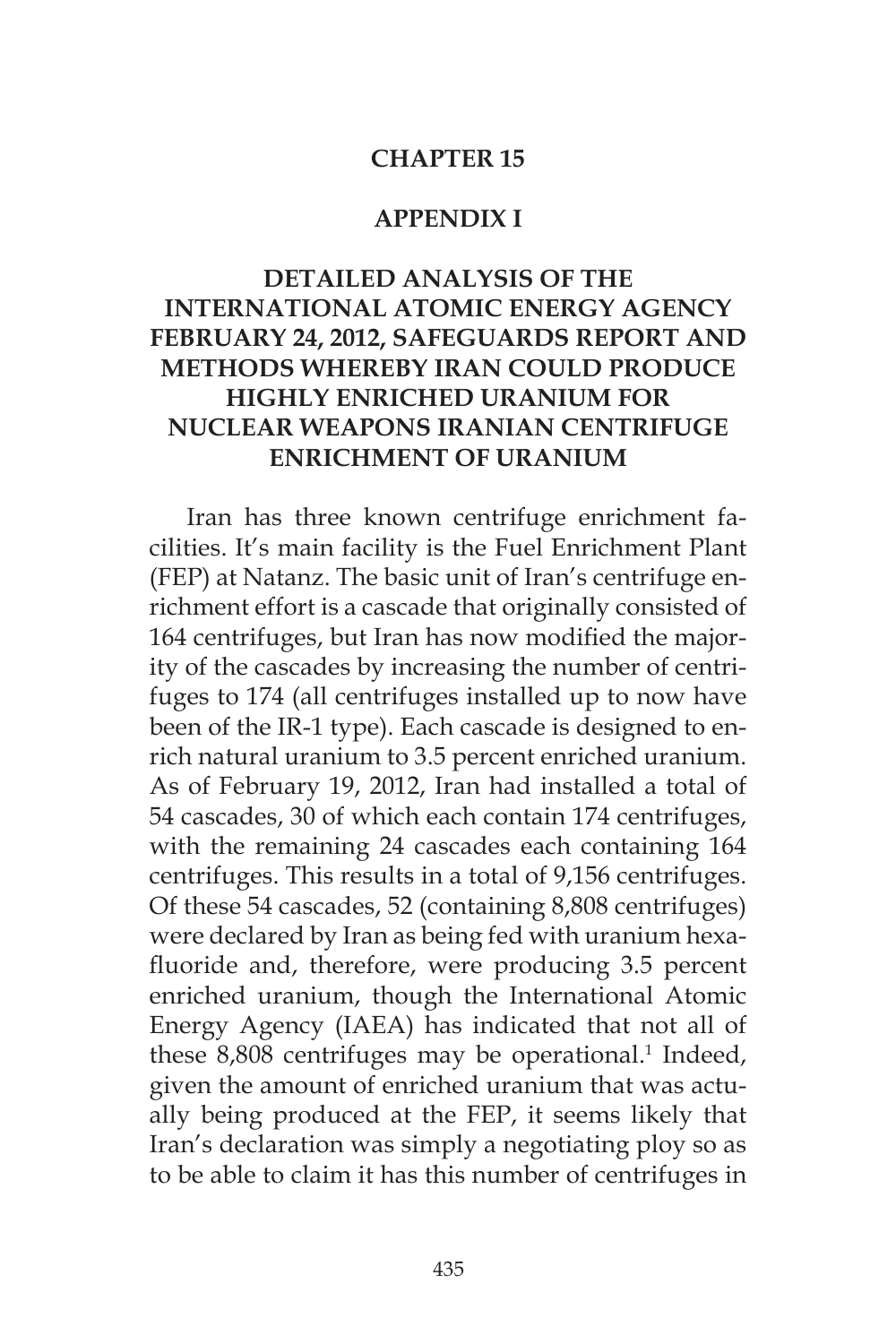operation and that the real number of centrifuges in operation was significantly less.

Iran began producing 3.5 percent enriched uranium at the FEP in February 2007, and as of February 4, 2012, Iran had produced a total of 3,685 kilograms (kg) in the form of 5,451-kg of uranium hexafluoride. Since 666-kg of this enriched uranium has already been processed into 19.7 percent enriched uranium (see the Pilot Fuel Enrichment Plant [PFEP] and Fordow Fuel Enrichment Plant [FFEP]), and a further 21 kg was converted into uranium dioxide for use as fuel in the Tehran Research Reactor (TRR), Iran's current stockpile of 3.5 percent enriched uranium is 2,998-kg. Iran's current production rate of 3.5 percent enriched uranium is about 115-kg per month.<sup>2</sup> This production rate represents about a 15 percent increase from 2011, when the production rate was about a steady 100-kg per month, and represents a doubling of the rate since 2009 (see Table 15-AI1). From the production rate of 3.5 percent enriched uranium, it is easy to calculate that the FEP has a separative capacity of about 5,000 separative work units (SWU) per year.<sup>3</sup>

Iran also has the PFEP at Natanz, which is used to test a number of more advanced centrifuge designs. These are usually configured as single centrifuges or small 10- or 20-centrifuge test cascades. However, Iran has installed a cascade of 164 IR-2m centrifuges, and, although this cascade appears ready to begin to produce enriched uranium, it has yet to do so. Iran has also installed 58 IR-4 centrifuges in a separate cascade but has not yet begun feeding them with uranium hexafluoride.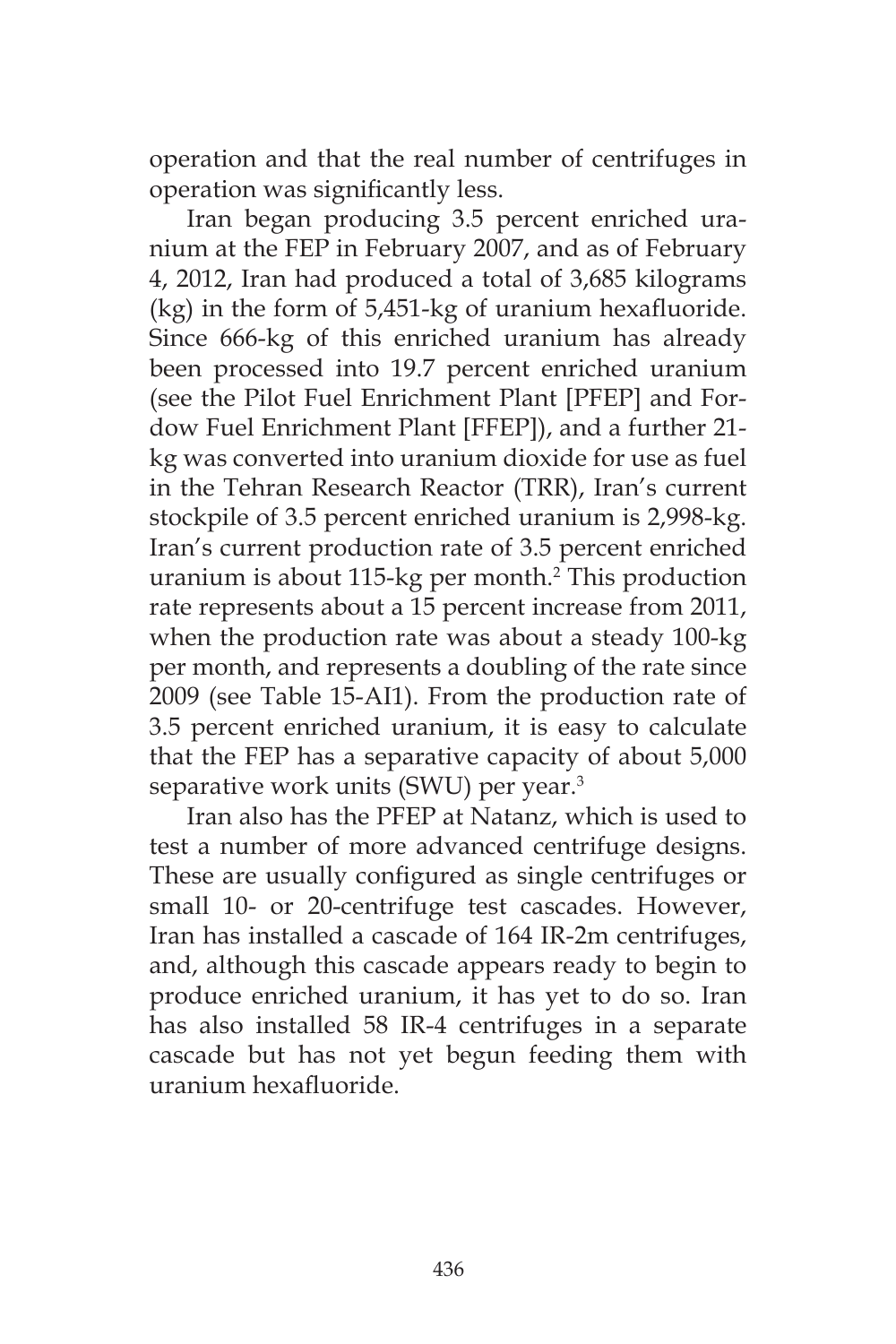| IAEA Reporting Interval | Average 3.5 Percent Enriched Uranium Production Rate<br>(Kilograms Uranium per Month) |
|-------------------------|---------------------------------------------------------------------------------------|
| 11/17/08-1/31/09        | 52                                                                                    |
| 2/1/09-5/31/09          | 53                                                                                    |
| 6/1/09-7/31/09          | 57                                                                                    |
| 8/1/09-10/31/09         | 57                                                                                    |
| 11/22/09-1/29/10        | 78                                                                                    |
| 1/30/10-5/1/10          | 81                                                                                    |
| 5/2/10-8/6/10           | 80                                                                                    |
| 8/7/10-10/17/10         | 95                                                                                    |
| 10/18/10-2/5/11         | 88                                                                                    |
| 2/6/11-5/14/11          | 105                                                                                   |
| 5/15/11-8/13/11         | 99                                                                                    |
| 8/14/11-11/1/11         | 97                                                                                    |
| 11/2/11-2/4/12          | 115                                                                                   |

### **Table 15-AI1. Average Iranian Production Rate of 3.5 Percent Enriched Uranium Late-2008 to Early-2012.**

In addition, there are two full cascades, each with 164 IR-1 type centrifuges, at the PFEP. These two cascades are interconnected and are being used to process 3.5 percent enriched uranium into 19.7 percent enriched uranium. In February 2010, Iran began producing 19.7 percent enriched uranium at the PFEP using one cascade. It added the second cascade in July 2010. As of February 11, 2012, Iran had produced 64.5 kg of 19.7 percent enriched uranium (in the form of 95.4-kg of uranium hexafluoride) at this facility. Iran's production rate of 19.7 percent enriched uranium at the PFEP has been fairly steady over the past year and is currently about 3.05-kg per month. The centrifuges at this facility are each producing about 0.9 SWU per year.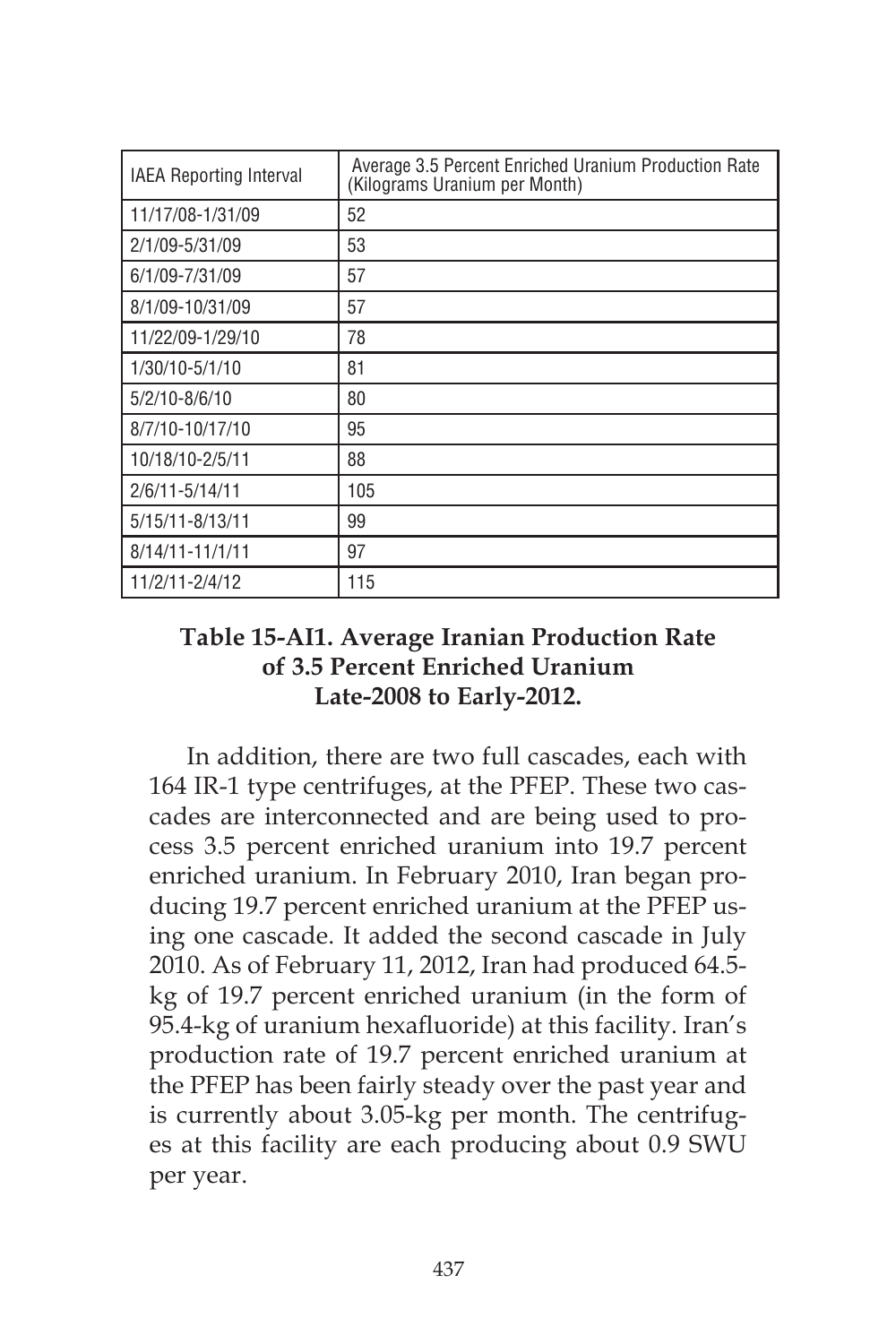Finally, Iran has constructed an enrichment facility near Qom. Known as the FFEP, Iran clandestinely started to construct this plant in violation of its IAEA safeguards. Iran only revealed the existence of this plant in September 2009, when it believed that the West had discovered the plant.

Iran has installed two sets of two interconnected cascades at the FFEP (each cascade contains 174 centrifuges, IR-1 type) in order to produce 19.7 percent enriched uranium from 3.5 percent enriched uranium as is being done at the PFEP. The first of these two sets began production on December 14, 2011, and the second set began operation on January 25, 2012. As of February 17, 2012, Iran had produced 9.3-kg of 19.7 percent enriched uranium (in the form of 13.8-kg of uranium hexafluoride) at this facility. This facility is producing 19.7 percent enriched uranium at the rate of 6.45-kg per month. As with the centrifuges at the PFEP, the individual centrifuges at the FFEP are producing about 0.9 SWU per year.

With the start of these two sets of interconnected cascades at the FFEP, Iran made good on its announcement of June 2011 that it would triple its production rate of 19.7 percent enriched uranium. Currently, Iran is producing a total of about 9.5-kg of 19.7 percent enriched uranium per month. As of mid-February 2013, Iran had produced a total of about 74-kg of 19.7 percent enriched uranium. Since Iran has converted about 7-kg of this uranium into a uranium oxide compound for use as fuel in the TRR, Iran's current stockpile of 19.7 percent enriched uranium is about 67-kg.

Iran has installed the piping and centrifuge casings for an additional 2,088 centrifuges (12 cascades) at the FFEP. Iran has informed the IAEA that these additional cascades, when completed, will be used to produce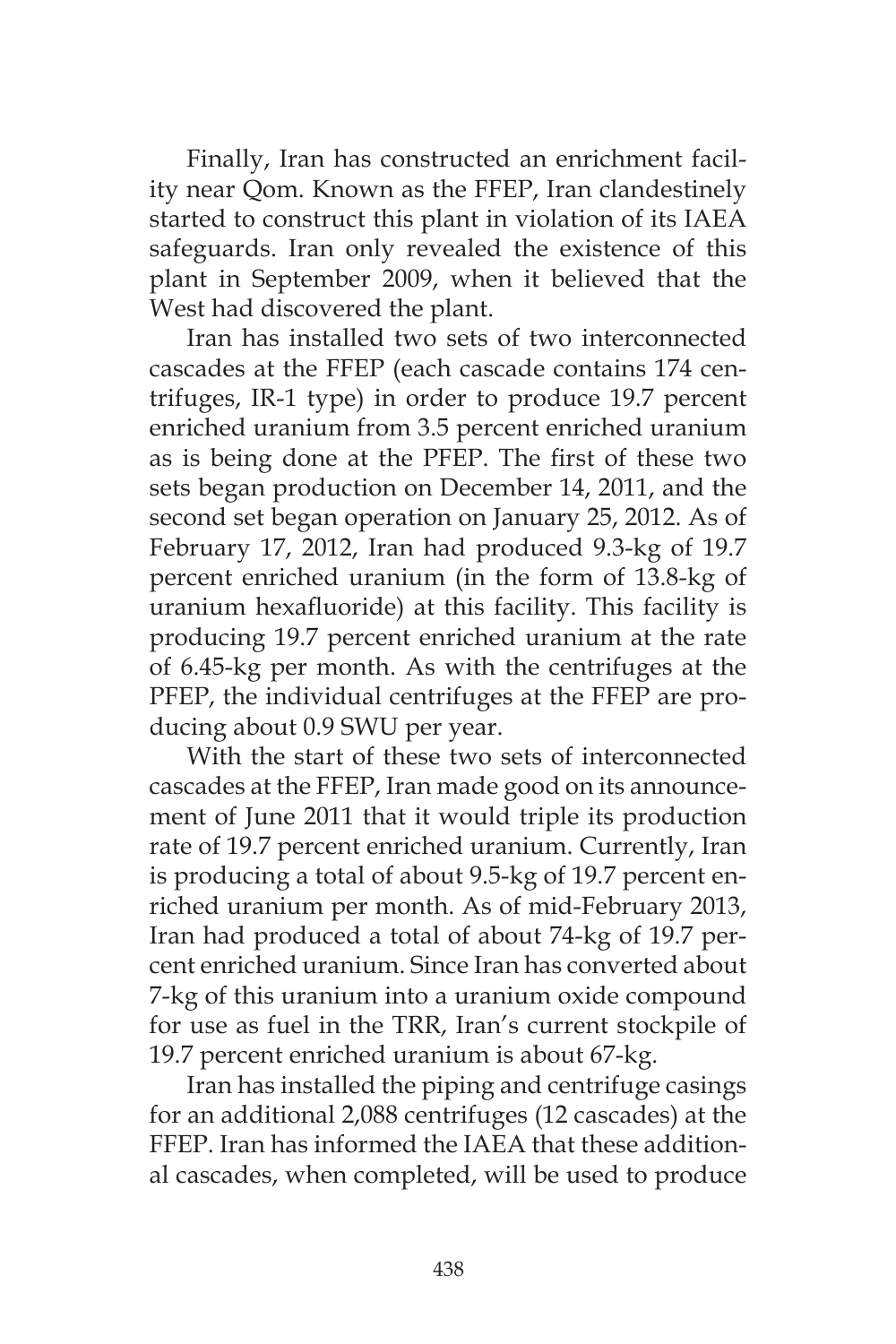either 3.5 percent or 19.7 percent enriched uranium without specifying how many cascades will be producing what type of enriched uranium. This opens the possibility that Iran could further increase its rate of 19.7 percent enriched uranium. Given Iran's current production rate of 3.5 percent enriched uranium at the FEP, Iran could run two additional sets of two interconnected cascades to produce 19.7 percent enriched uranium without the need to drawdown its stockpile of 3.5 percent enriched uranium. If Iran were to construct and start to operate these two additional sets of cascades, its overall production rate of 19.7 percent enriched uranium would be about 16-kg per month.

## **IRANIAN OPTIONS FOR PRODUCING HIGHLY ENRICHED URANIUM**

Given that it currently has an enrichment capacity of 5,000 SWU per year at the FEP and stockpiles of about 3,000-kg of 3.5 percent enriched uranium and 67-kg of 19.7 percent enriched uranium, Iran has a number of options for producing the 20-kg of highly enriched uranium (HEU) required for a nuclear weapon.

The most straightforward method Iran could use to produce HEU would be batch recycling at the FEP. In this process, no major modifications are made to the FEP but rather enriched uranium is successively run though the FEP in batches until the desired enrichment is achieved. In the past, I have calculated that Iran could use a two-step process to produce HEU. In the first step, 3.5 percent enriched uranium would be enriched to 19.7 percent enriched uranium. Iran has already demonstrated this step by producing 19.7 percent enriched uranium at the PFEP and FFEP. In the second step, 19.7 percent enriched uranium would be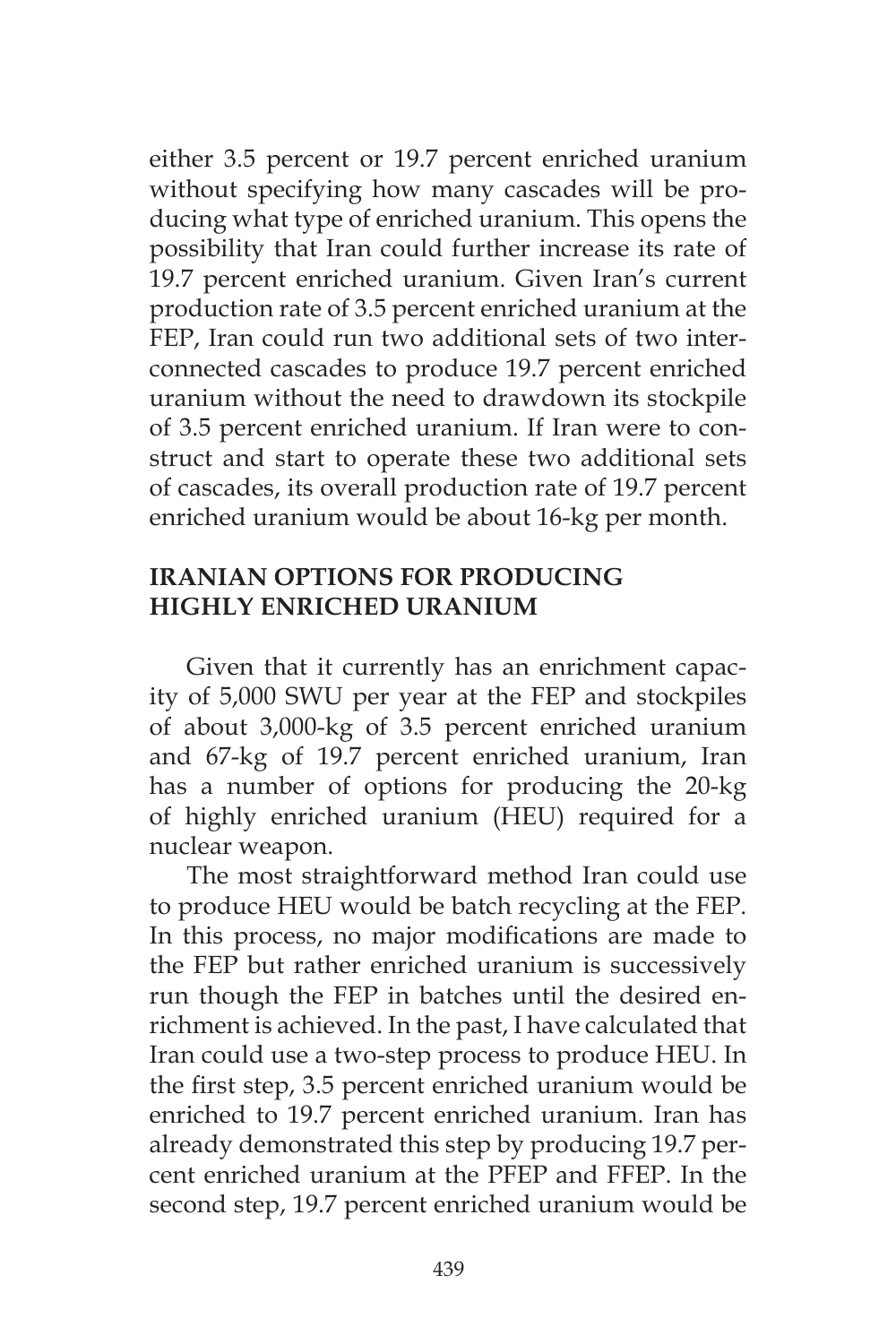enriched to 90 percent enriched uranium. My calculations for this second step rely on work by Alexander Glaser, which demonstrated that, by reducing the flow through the cascade, it was possible to achieve the production of 90 percent enriched uranium from 19.7 percent enriched uranium in one step without a significant loss of separative capacity.<sup>4</sup> This process is illustrated for Iran's current situation in Table 15-AI2.

| Cycle                                                                                                                                                      | <b>Product Enrichment and</b><br>Quantity | <b>Feed Enrichment</b><br>and Quantity | <b>Time for Cycle</b><br>(Days) |
|------------------------------------------------------------------------------------------------------------------------------------------------------------|-------------------------------------------|----------------------------------------|---------------------------------|
| First                                                                                                                                                      | 19.7 percent<br>$91.2$ -kg                | 3.5 percent<br>1,080-kg                | 32                              |
| Second                                                                                                                                                     | 90.0 percent<br>20-ka                     | 19.7 percent<br>$153.2 - kg*$          | 11                              |
| Total                                                                                                                                                      |                                           |                                        | $47**$                          |
| * Includes 67-kg of 19.7 percent enriched uranium that Iran has already stockpiled.<br>**Includes 4 days to account for equilibrium and cascade fill time. |                                           |                                        |                                 |

(The Second Step is Based on Glaser's Analysis.)

## **Table 15-AI2. Time, Product, and Feed Requirements for the Production of 20-Kg of HEU by Batch Recycling at the FEP (5,000 SWU Per Year Total).**

Two steps are required. In the first step, Iran needs to produce 158.2-kg of 19.7 percent enriched uranium (including 5-kg for the plant inventory in the second step). However, since it has already produced 67-kg of 19.7 percent enriched uranium, Iran needs only to produce an additional 91.2-kg. This step requires 1,080 kg of 3.5 percent enriched uranium as feed, but Iran's current stockpile well exceeds this figure. In the second step, the 19.7 percent enriched uranium is further enriched to the 90 percent level suitable for a nuclear weapon. Using Iran's currently operating centrifug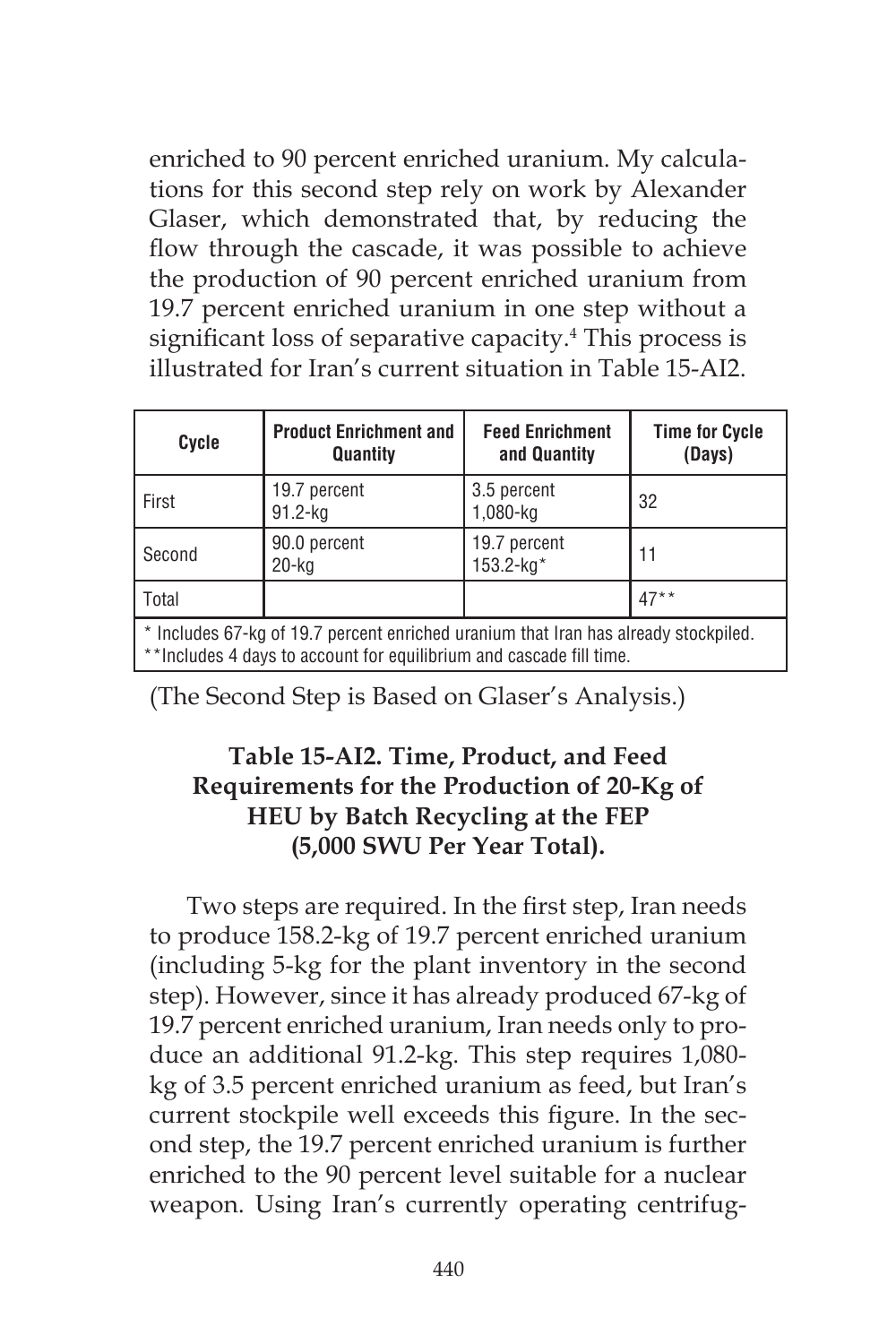es at the FEP, the batch recycling would take about 1 and 1/2 months.

As stated previously, this calculation depends on Glaser's published calculations of the effectiveness of reduced cascade flow so that uranium can be enriched from 19.7 percent to 90 percent in one step. I am not the only analyst who has relied on Glaser's work, as both Levi<sup>5</sup> and the International Institute for Strategic Studies (IISS)<sup>6</sup> have based their calculations on Glaser's calculations. However, as I wrote in my last paper, questions have been raised about the validity of Glaser's work, and I have had to examine methods whereby Iran could produce the 20-kg of HEU required for a nuclear weapon without relying on his calculations.7

Iran could still produce HEU by batch recycling at the FEP, but the process would require three steps. Each pass would produce the feed required for the next cycle, which would include the plant inventory (in this case, 2-kg for each cycle). Iran would need to produce sufficient 19.7 percent enriched uranium from 3.5 percent enriched feed, then further enrich this 19.7 percent enriched uranium to 55.4 percent enriched uranium, and finally enrich the 55.4 percent enriched uranium to 86.3 percent enriched uranium. I have increased the amount of HEU required from 20 kg to 21-kg to keep the quantity of U-235 in the product about the same.

The results for the first step can be found using separative work calculations, but for the other two steps, an SWU calculation would not produce accurate results. Since the plant at Natanz is designed to produce 3.5 percent product from natural uranium, its cascade is more tapered than is optimal for the upper stages of an enrichment plant designed to produce HEU. As a result, some of the SWU output of the plant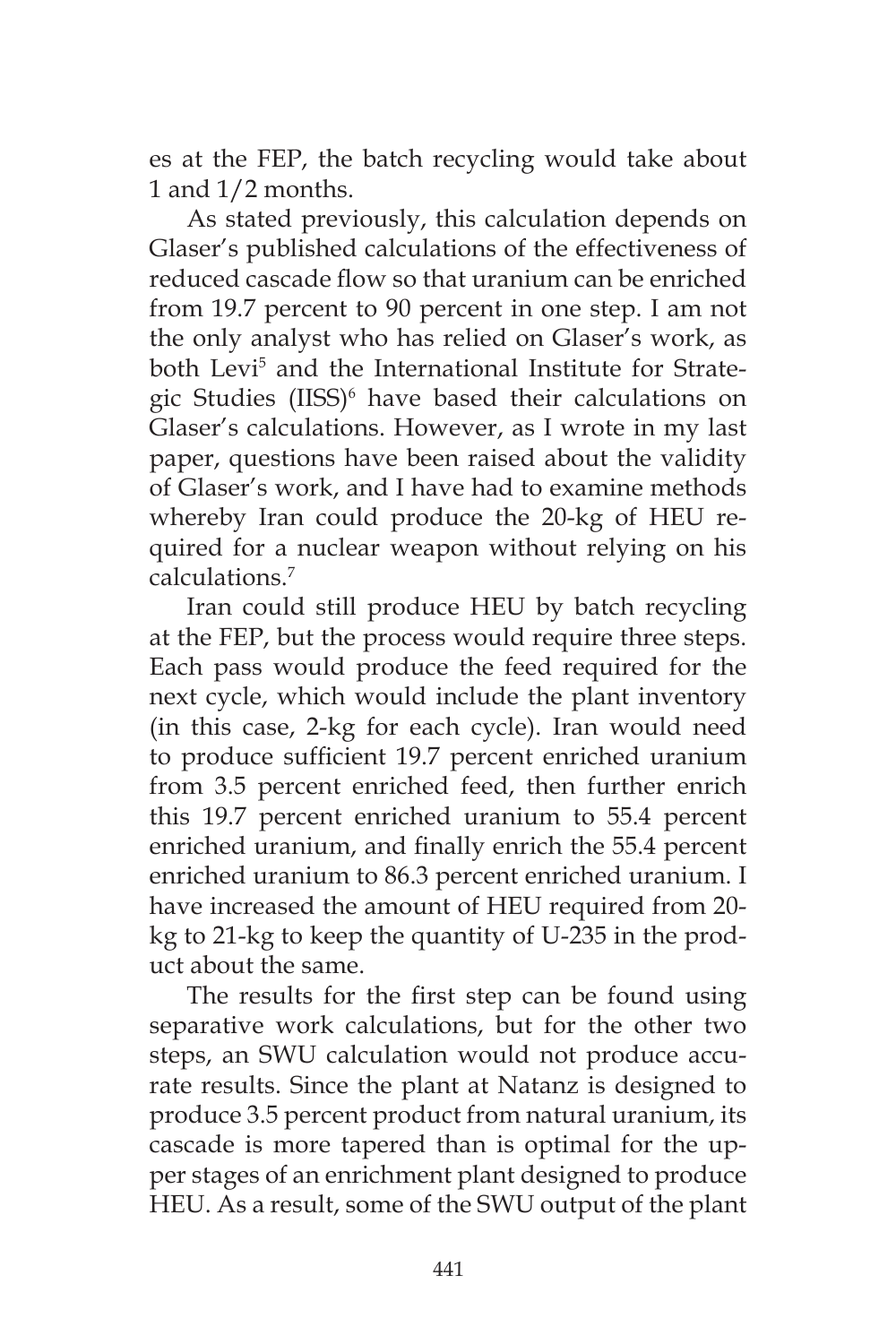cannot be utilized during the latter cycles of the batch production process. The plant is restricted by the flow at the product end of the cascade. Therefore, the time required per cycle is determined by the amount of product required and the amount of product the plant can produce per day, not by an SWU calculation.

The results (see Table 15-AI3) show that this method of batch recycling would take just under 5 months, in contrast to the 1 1/2 months required in Table 15- AI2. In addition, Iran would need to start with 3,840 kg of 3.5 percent enriched uranium, much more than the 1,080-kg required by the calculations in Table 15-AI2 and significantly more than the 3,000-kg that Iran currently possesses. At current production rates, it would take about 7 months before Iran would possess enough 3.5 percent enriched uranium to start the batch recycling process.

| Cycle                                                                                                                                                      | <b>Product Enrichment and</b><br>Quantity | <b>Feed Enrichment</b><br>and Quantity | <b>Time for Cycle</b><br>(Days) |
|------------------------------------------------------------------------------------------------------------------------------------------------------------|-------------------------------------------|----------------------------------------|---------------------------------|
| First                                                                                                                                                      | 19.7 percent<br>325-kg                    | 3.5 percent<br>$3,840$ -kg             | 114                             |
| Second                                                                                                                                                     | 55.4 percent<br>68.4-kg                   | 19.7 percent<br>$390 - kg*$            | 18                              |
| <b>Third</b>                                                                                                                                               | 86.3 percent<br>$21 - kq$                 | 55.4 percent<br>66.4-kg                | 6                               |
| Total                                                                                                                                                      |                                           |                                        | $144**$                         |
| * Includes 67-kg of 19.7 percent enriched uranium that Iran has already stockpiled.<br>**Includes 6 days to account for equilibrium and cascade fill time. |                                           |                                        |                                 |

(Does Not Rely on Glaser's Analysis).

## **Table 15-AI3. Time, Product, and Feed Requirements or the Production of HEU by Batch Recycling at the FEP (5,000 SWU Per Year Total).**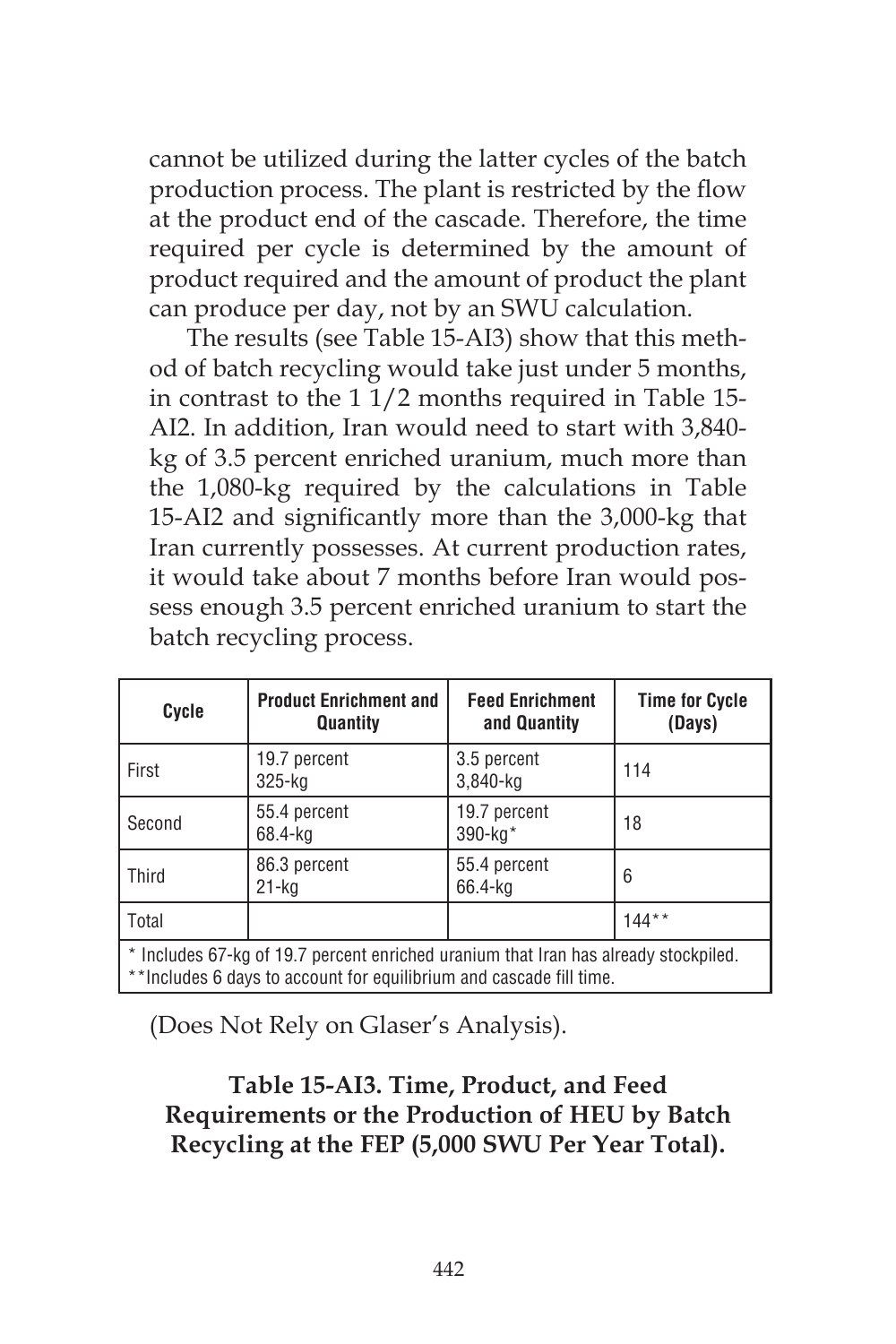Iran, however, has additional options for producing the HEU required for a nuclear weapon. As stated earlier, in addition to the FEP, Iran is producing 19.7 percent enriched uranium at the PFEP and recently tripled its production of 19.7 percent enriched uranium by starting two sets of two interconnected cascades at the FFEP. Iran can use its 19.7 percent production capacity to carry out the final step of the three step batch recycling process. The results are shown in Table 15-AI4.

As in the previous case, the times for the second and third steps are determined by the cascade product production rate and not by SWU calculations. The total time required is about 3 2/3 months, which is over a month shorter than the prior case where all three batch recycling steps were carried out at the FEP. In addition, this method has the advantage of reducing the required amount of 3.5 percent enriched uranium feed from 3,840-kg to 1,640-kg, which is smaller than Iran's current 3,000-kg stockpile and therefore could be carried out today, if Iran so desired.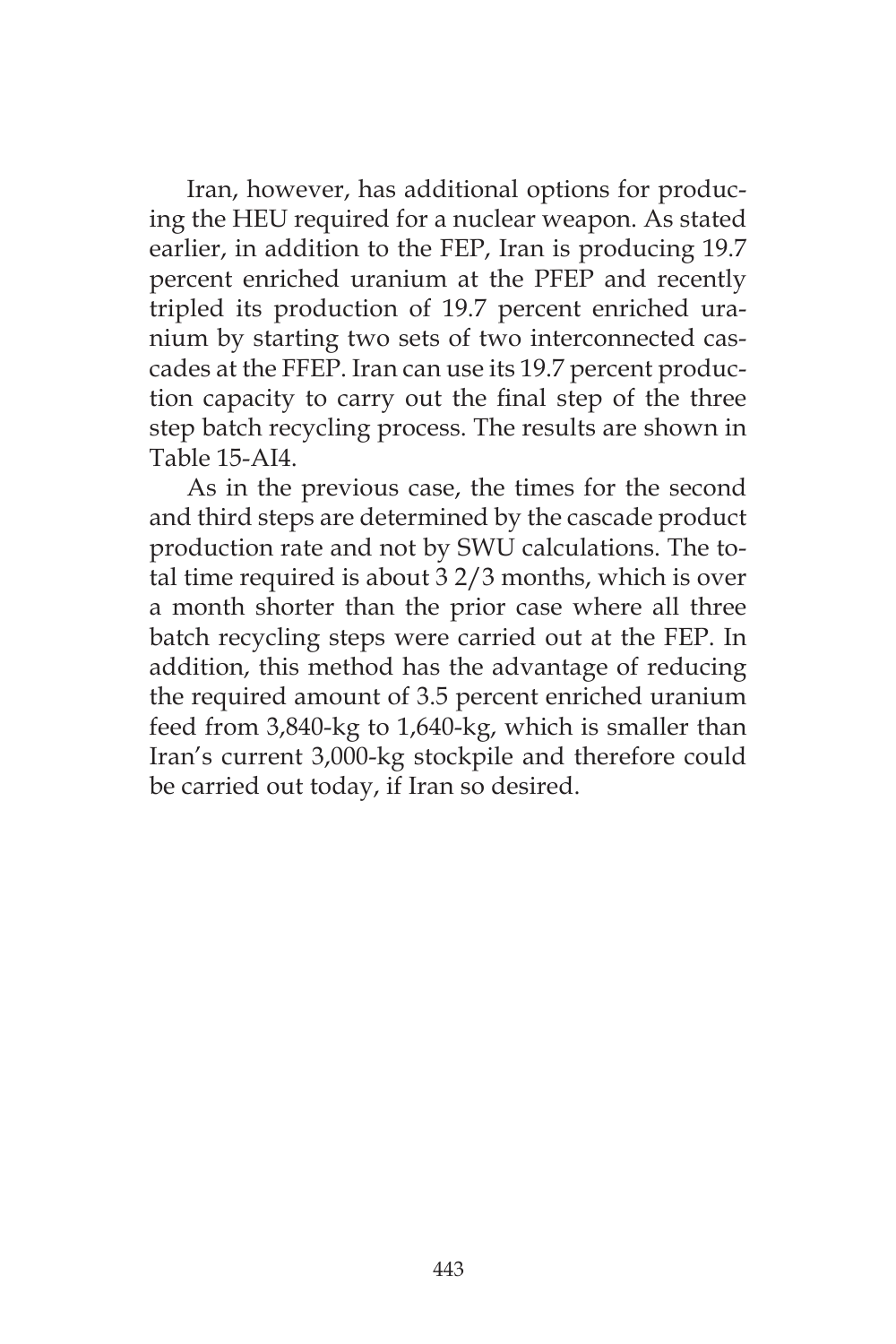| <b>Cycle and</b>                                                                           | <b>Product Enrichment and</b> | <b>Feed Enrichment</b> | <b>Time for Cycle</b> |
|--------------------------------------------------------------------------------------------|-------------------------------|------------------------|-----------------------|
| <b>Enrichment Plant</b>                                                                    | Quantity                      | and Quantity           | (Days)                |
| l First                                                                                    | 19.7 percent                  | 3.5 percent            | 37                    |
| l Fep                                                                                      | 139-ka                        | 1,640-ka               |                       |
| Second                                                                                     | 55.4 percent                  | 19.7 percent           | 10                    |
| <b>FEP</b>                                                                                 | 39.2-kg                       | 223-kg                 |                       |
| Third                                                                                      | 89.4 percent                  | 55.4 percent           | 64                    |
| PFEP & FFEP**                                                                              | 20-kg                         | 39.0-kg                |                       |
| l Total                                                                                    |                               |                        | $111***$              |
| * Includes 67-kg of 19.7 percent enriched uranium that Iran has already stockpiled, and 19 |                               |                        |                       |

kilograms of 19.7 percent enriched uranium from the tails of the PFEP and FFEP. \*\*Plant

\*\*Includes 6 days to account for equilibrium and cascade fill time.

# (Does Not Rely on Glaser's Analysis).

### **Table 15-AI4. Time, Product, and Feed Requirements for the Production of HEU by Batch Recycling at the FEP (5,000 SWU Per Year Total).**

## **Final step at PFEP and FFEP.**

If Glaser's calculations are incorrect, the only way that Iran could currently produce the HEU for a nuclear weapon in just 2 months would be to use batch recycling at the FEP, combined with a clandestine "topping" enrichment plant. Since Iran continues to refuse to implement the Additional Protocol to its safeguards agreement, the IAEA would find it very difficult to locate a clandestine enrichment plant—a fact that the IAEA confirmed.<sup>8</sup> While this has been a theoretical possibility since 2007, its salience increased with the discovery in September 2009 that Iran was actually building such a clandestine enrichment plant (the FFEP near Qom).

In this case, the clandestine enrichment plant could be designed as an ideal cascade to enrich 19.7 percent enriched uranium to the 90 percent enriched uranium needed for a nuclear weapon. By starting from 19.7 percent enriched uranium, this clandestine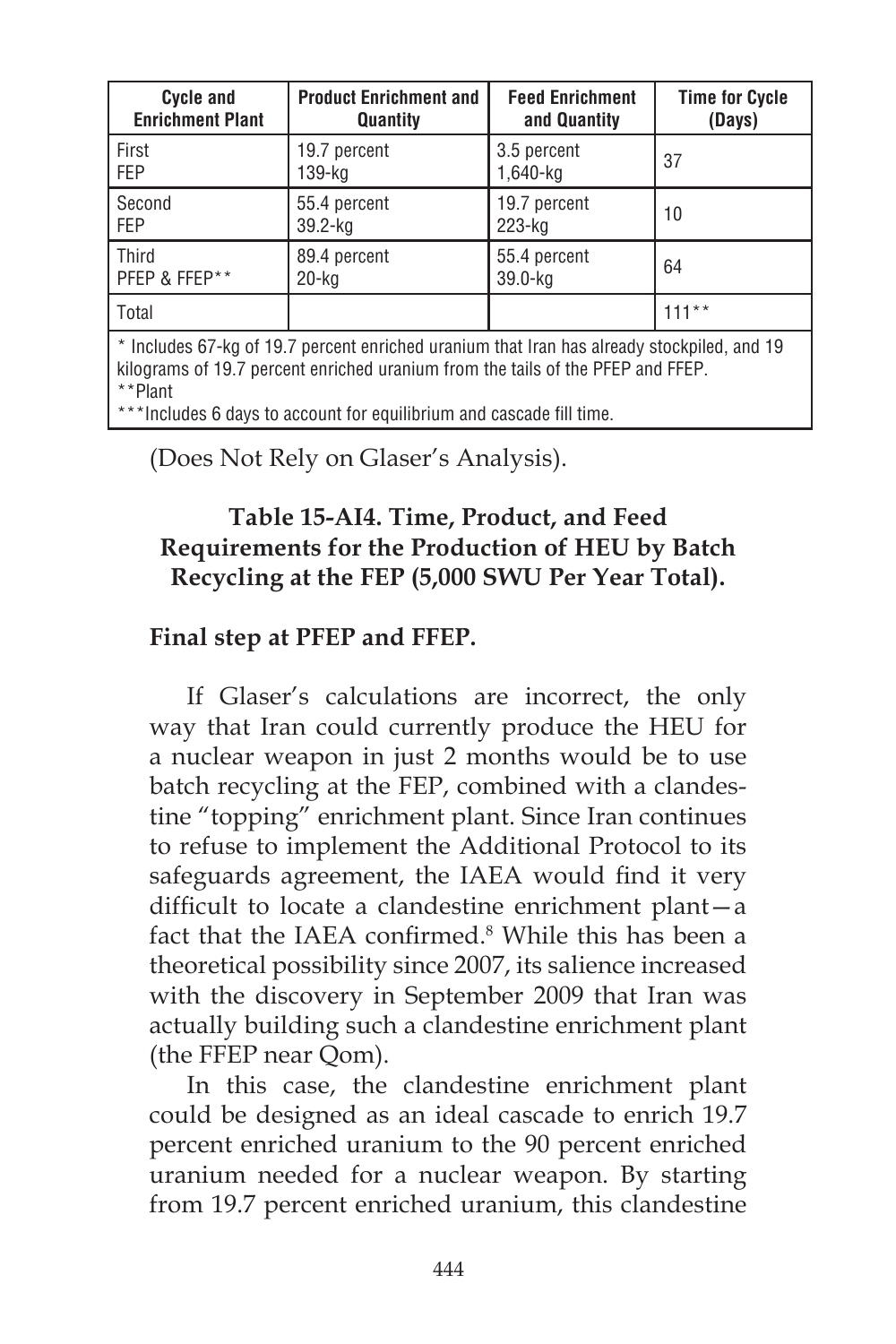enrichment plant need only contain about 1,400 IR-1 type centrifuges to be able to produce the 20-kg of HEU required for a nuclear weapon in just 2 months. Furthermore, since Iran already has a stockpile of 19.7 percent enriched uranium, the production of the 19.7 percent enriched uranium at the FEP and the 90 percent enriched uranium at the clandestine enrichment plant could be carried out **simultaneously**.

The results of this process are shown in Table 15- AI5. As can be seen, the production of the 19.7 percent enriched uranium needed (including 0.5-kg for the plant inventory at the clandestine plant) to produce 20-kg of HEU at the clandestine enrichment plant now requires only 325-kg of 3.5 percent enriched feed. Since the cycle time at the FEP is shorter than that at the clandestine enrichment plant and the cycles are carried out simultaneously, the time required at the FEP has no impact on the overall time required to produce the HEU.

| Cycle and Enrichment | <b>Product Enrichment and</b> | <b>Feed Enrichment</b> | <b>Time for Cycle</b> |
|----------------------|-------------------------------|------------------------|-----------------------|
| <b>Plant</b>         | Quantity                      | and Quantity           | (Days)                |
| First                | 19.7 percent                  | 3.5 percent            | $12**$                |
| FEP                  | $27.5 - kg$                   | $325 - kg$             |                       |
| Second               | 90.0 percent                  | 19.7 percent           | $63**$                |
| Clandestine          | $20$ -kg                      | $106.8 - kg*$          |                       |
| Total                |                               |                        | $63***$               |

\* Includes 67-kg of 19.7 percent enriched uranium that Iran has already stockpiled. Processing the tails of the clandestine plant at the PFEP and FFEP produces an additional 12.8-kg of 19.7 percent enriched uranium.

\*\* Includes 2 days to account for equilibrium and cascade fill time.

\*\*\*Cycle times are not additive since cycles are simultaneous.

(Does Not Rely on Glaser's Analysis).

# **Table 15-AI5. Time, Product, and Feed Requirements for the Production of HEU by Batch Recyclingat the FEP (5,000 SWU Per Year Total).**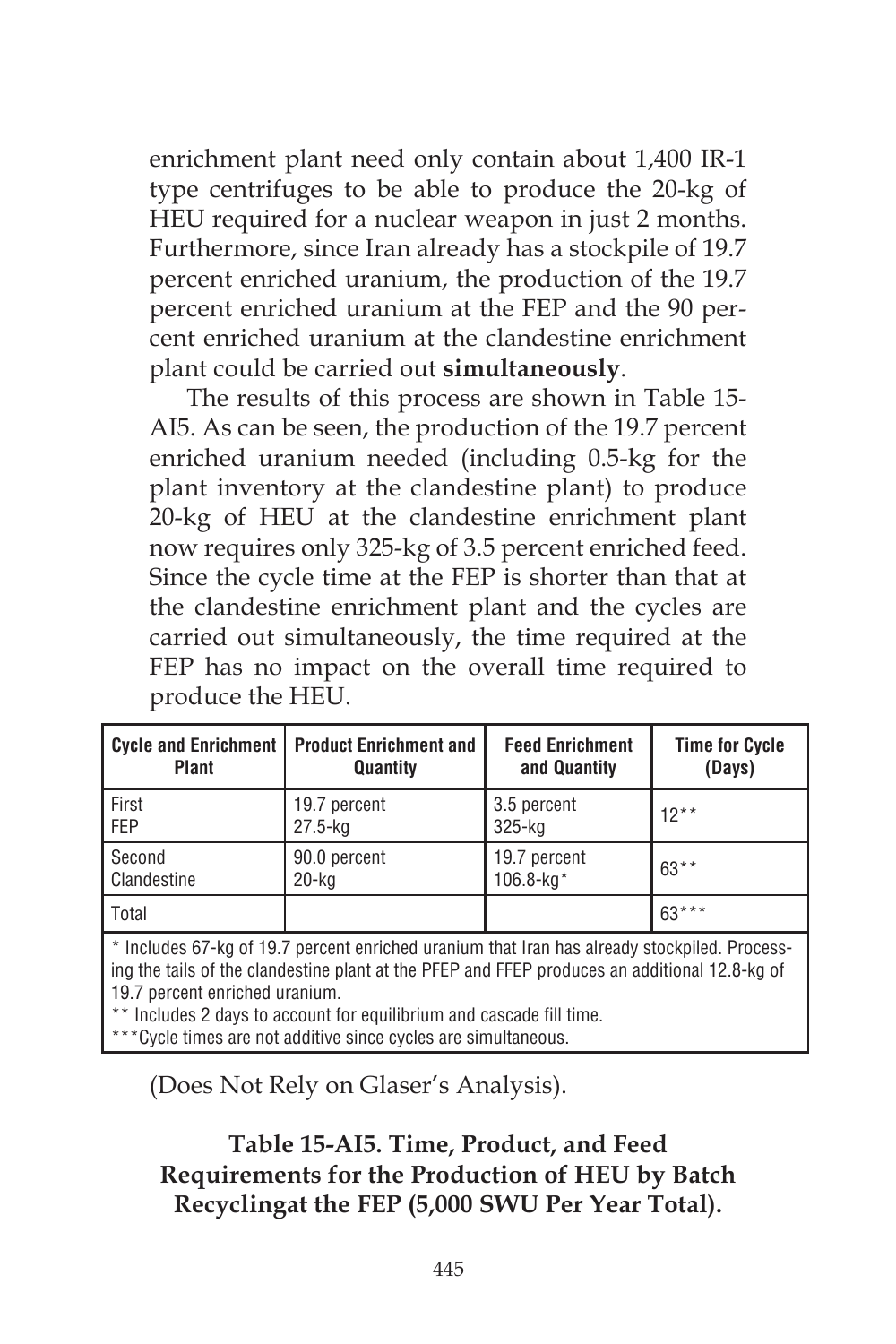### **Final Step at 1,400-Centrifuge Clandestine Plant (0.9 SWU per Centrifuge-Year). Cycles Carried Out Simultaneously.**

Further, since Iran would have a substantial quantity of 3.5 percent enriched uranium left over (about 2,700-kg), it could continue the process and produce additional HEU. An additional 20-kg of HEU would require 1,109-kg of 3.5 percent enriched uranium feed, so with its current stockpile, Iran could produce a total of about 68-kg of HEU, which is enough for about three nuclear weapons. Since the clandestine enrichment plant has been sized to produce about 10-kg of HEU per month, Iran could produce enough HEU for a nuclear weapon at successive 2-month intervals.

Batch recycling of enriched uranium isn't the only pathway for Iran to produce the fissile material required for nuclear weapons, though it is the process that allows Iran to produce HEU most quickly. Iran could produce HEU at a clandestine enrichment plant designed to produce 90 percent enriched uranium from natural uranium feed.

A clandestine enrichment plant containing 3,800 centrifuges (0.9 SWU per centrifuge-year) could produce around 20-kg of HEU (the amount required for one nuclear weapon) each year using natural uranium as feed. Since this option does not require any overt breakout from safeguards, the relatively slow rate of HEU production would not necessarily be of any concern to Iran. Such production could be going on right now, and the West might well not know. A clandestine enrichment plant would need a source of uranium, but Iran is producing uranium at a mine near Bandar Abbas.9 Since Iran has refused to implement the Ad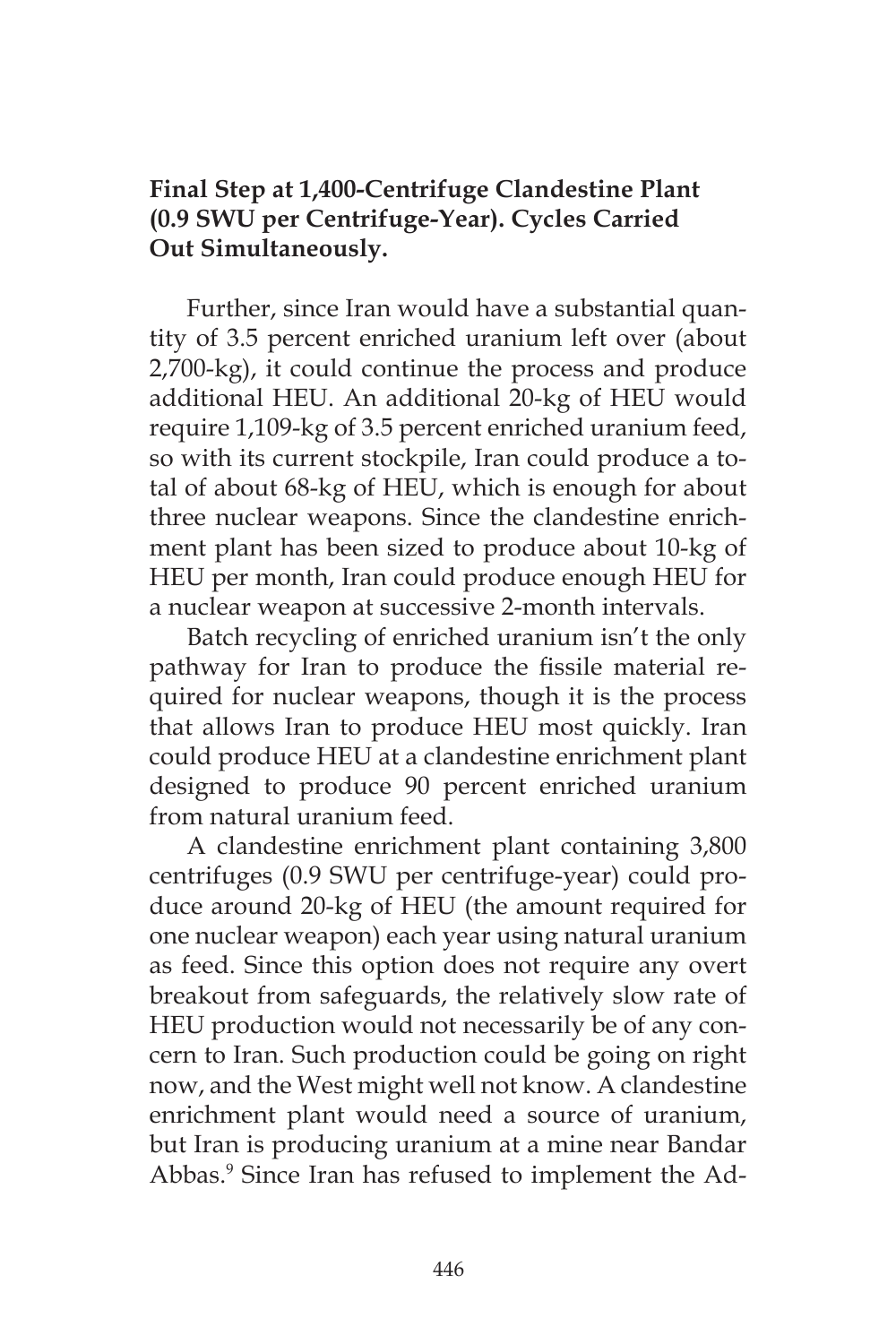ditional Protocol to its IAEA safeguards, this uranium mining is unsafeguarded, and the whereabouts of the uranium that Iran has produced there is unknown. A significant drawback to this stand-alone clandestine enrichment plant is that it requires many more centrifuges than would the 1,400-centrifuge clandestine plant discussed earlier. It is not clear whether Iran could provide this number of centrifuges to a clandestine plant, and the larger any clandestine enrichment plant is the more likely it is that it will be discovered.

Iran, then, has a number of methods whereby it could produce the HEU required for a nuclear weapon. If Glaser's previously published calculations are correct, then batch recycling at the FEP alone could produce enough HEU for a weapon in just 1 1/2 months. If Glaser's calculations are incorrect, then the most threatening cases are those involving clandestine enrichment plants. If Iran were to produce 19.7 percent enriched uranium at the FEP and simultaneously enrich 19.7 percent enriched uranium to HEU at a clandestine enrichment plant, then it could produce a weapon's worth of HEU in 2 months and enough HEU for three weapons in 6 months. Alternatively, Iran might build a stand-alone clandestine plant to enrich natural uranium to HEU. Such a plant would only produce enough HEU for one weapon a year, but, since the plant could go undetected for many years, Iran could produce a sizable stockpile before detection.

If Glaser's calculations are incorrect, and one does not want to posit the existence of a clandestine enrichment plant, then the fastest way Iran could produce HEU would be to carry out batch recycling at the FEP and the final enrichment step at the PFEP and FFEP. In this fashion, Iran could produce sufficient HEU for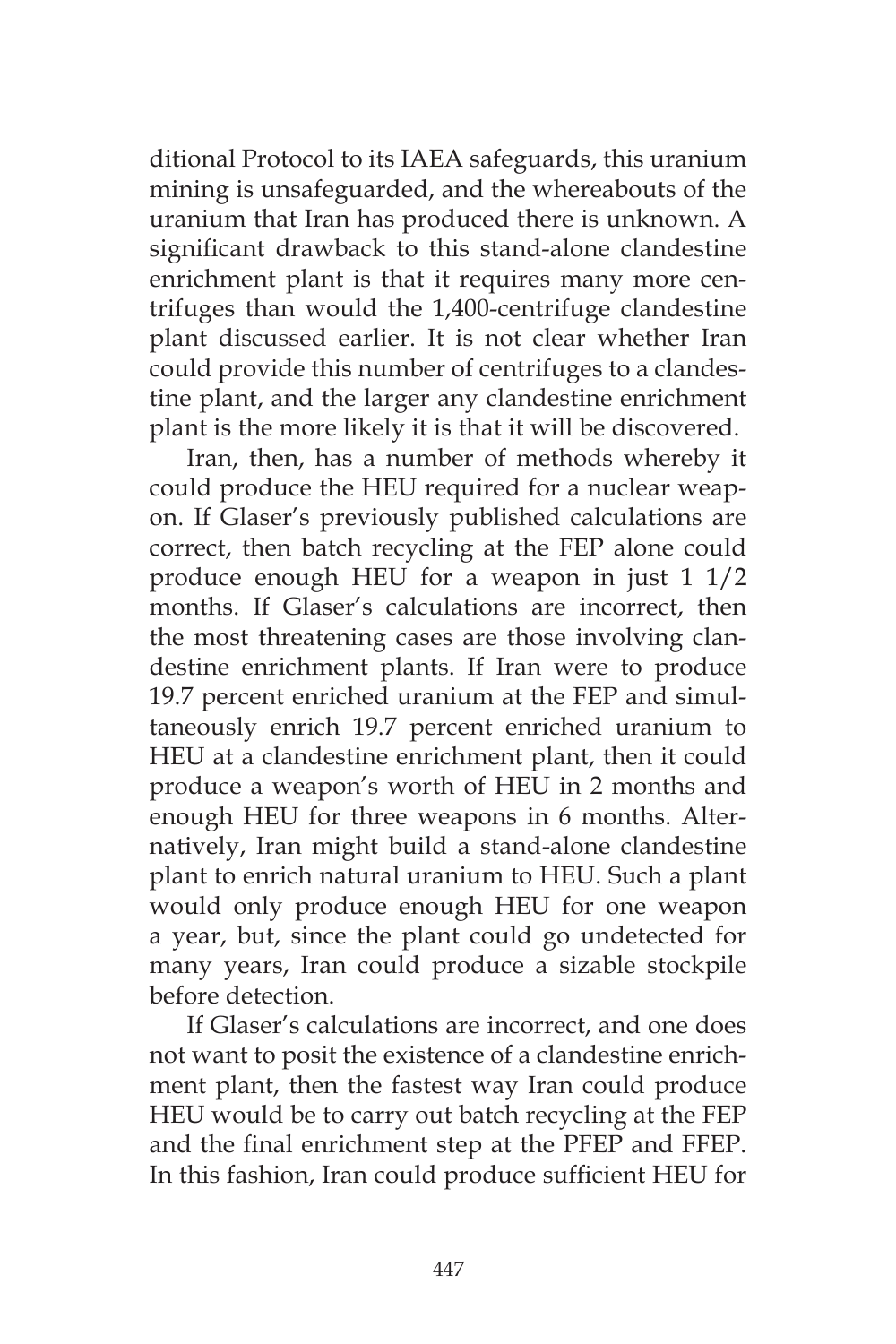a weapon in about 3 2/3 months, which is longer than the 1 1/2 months that would be required if Glaser's calculations are correct. Clearly, it would be helpful to resolve the uncertainties regarding Glaser's calculations. However, even if these uncertainties are not resolved, it is obvious that clandestine Iranian enrichment facilities pose a serious threat.

#### **ENDNOTES - CHAPTER 15 - APPENDIX I**

1. "Not all of the centrifuges in the cascades that were being fed with UF6 may have been working." *IAEA, Implementation of the NPT Safeguards Agreement and relevant provisions of Security Council resolutions in the Islamic Republic of Iran,* GOV/2012/9, February 24, 2012, p. 3.

2. To avoid problems with the fact that the length of a month is variable, we have adopted a uniform month length of 30.44 days.

3. Assuming 0.4 percent tails. A separative work unit (SWU) is a measure of the amount of enrichment a facility can perform. The SWU needed to produce a given amount of enriched uranium product can be calculated if the U-235 concentration in the product, feed, and tails are known.

4. Alexander Glaser, "Characteristics of the Gas Centrifuge for Uranium Enrichment and Their Relevance for Nuclear Weapon Proliferation," *Science and Global Security*, Vol. 16, No. 1-2, 2008, pp. 1-25. In particular, see Table 3 on p. 16.

5. Michael A. Levi, "Drawing the Line on Iranian Enrichment," *Survival*, Vol. 53, No. 4, August-September 2011, pp. 180-181.

6. *Iran's Nuclear, Chemical and Biological Capabilities, A Net Assessment, an IISS Strategic Dossier*, London, UK: The International Institute for Strategic Studies, February 2011, p. 73.

7. Gregory S. Jones, "Iran's Efforts to Develop Nuclear Weapons Explicated, Centrifuge Uranium Enrichment Contin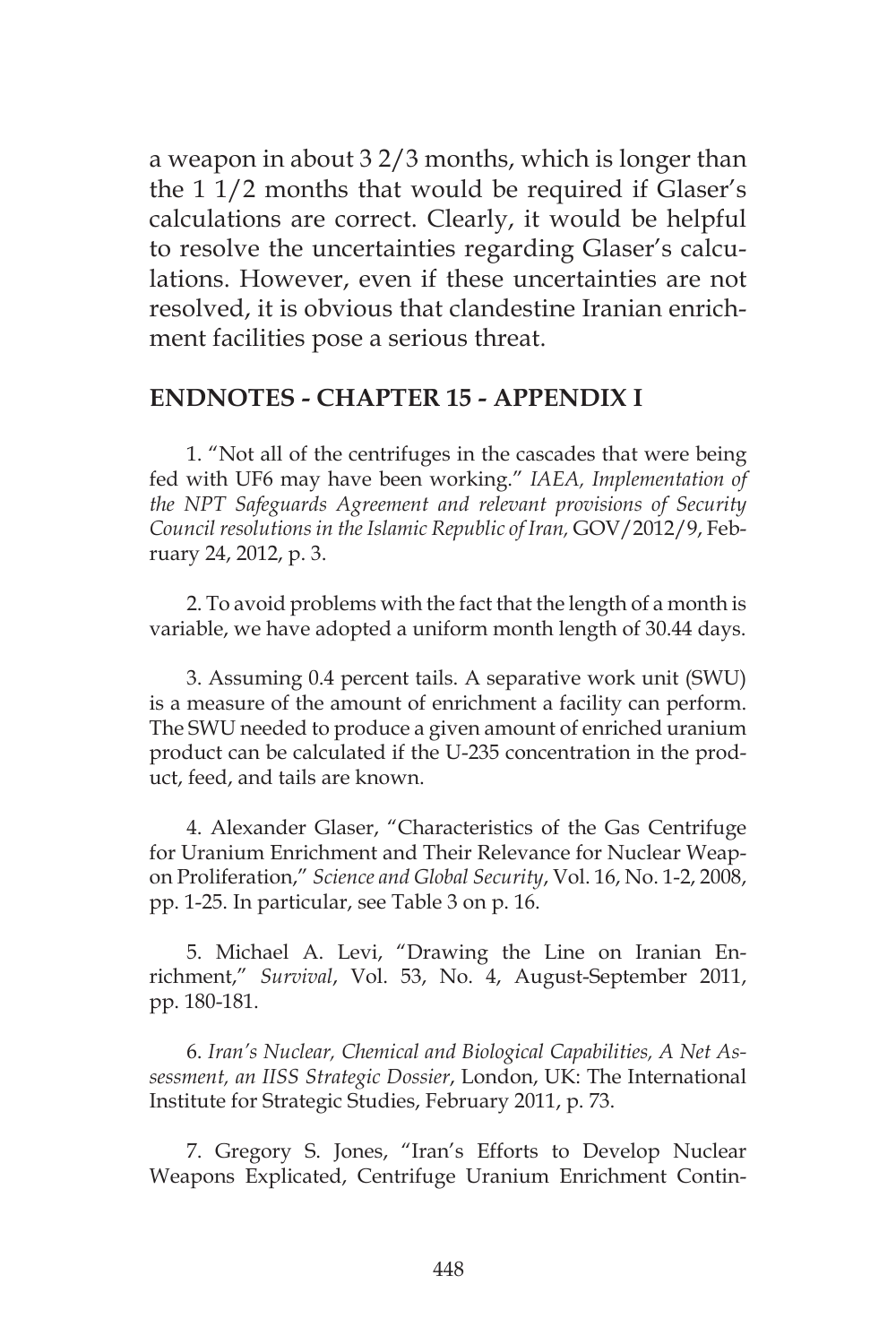ues Unimpeded, The IAEA's November 8, 2011 Safeguards Update," December, 6, 2011, p. 5, available from *npolicy.org/article. php?aid=1124&rid=4*.

8. IAEA, GOV/2012/9, pp. 10-11.

While the Agency continues to verify the non-diversion of declared nuclear material at the nuclear facilities and LOFs declared by Iran under its Safeguards Agreement, as Iran is not providing the necessary cooperation, including by not implementing its Additional Protocol, the Agency is unable to provide credible assurance about the absence of undeclared nuclear material and activities in Iran, and therefore to conclude that all nuclear material in Iran is in peaceful activities.

9. IAEA, *Implementation of the NPT Safeguards Agreement and relevant provisions of Security Council resolutions in the Islamic Republic of Iran*, GOV/2011/7, February 25, 2011, p. 9.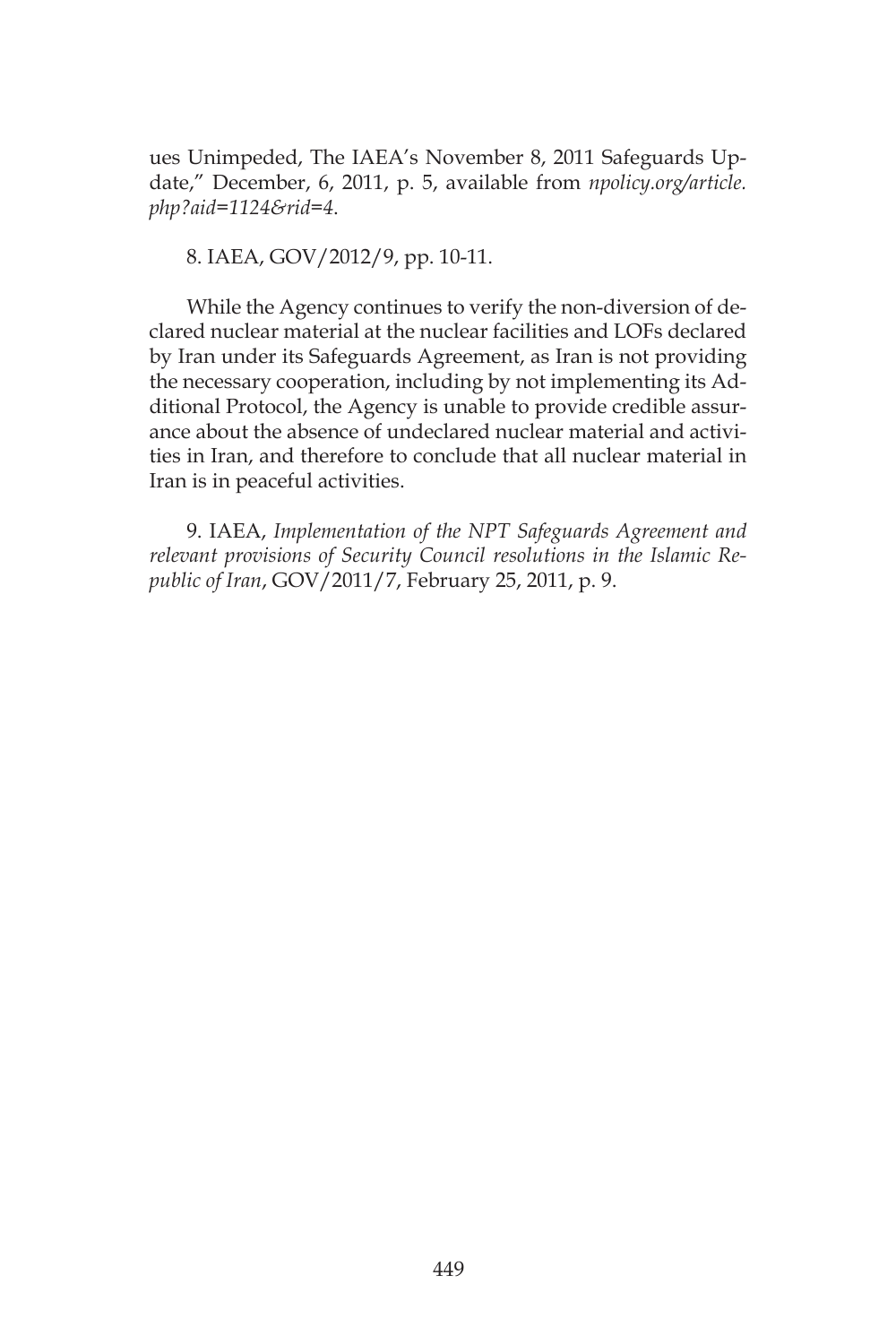#### **CHAPTER 15**

#### **APPENDIX II**

## **LIMITING IRAN TO PRODUCING AND STOCKPILING LESS THAN 5 PERCENT ENRICHED URANIUM DOES NOT PREVENT EASY ACCESS TO HIGHLY ENRICHED URANIUM**

As was discussed in the text, many who propose a diplomatic solution with Iran have suggested that it should be allowed to continue to enrich uranium as long as this activity is subject to proper controls. In particular, they propose that Iran should not enrich uranium to more than 5 percent and that its current stockpile of nearly 20 percent enriched uranium should be removed from Iran. Further, they propose that the size of Iran's enrichment effort be determined by the needs of its peaceful nuclear program.

But Iran's current enrichment effort is quite small compared to those needed for most peaceful nuclear activities, such as providing fuel for a single nuclear power reactor. A diplomatic solution could provide Iran with the justification for greatly expanding its current enrichment facilities as well as removing sanctions. Under these circumstances, Iran might receive assistance to expand its enrichment facilities (from say China or Pakistan) as part of normal nuclear commerce. These greatly expanded facilities would provide Iran easy access to the highly enriched uranium (HEU) needed for nuclear weapons.

For example, even if Iran produced only 4.1 per $cent$  enriched uranium<sup>1</sup> and expanded its enrichment capacity by a factor of 20 (100,000 SWU/year), it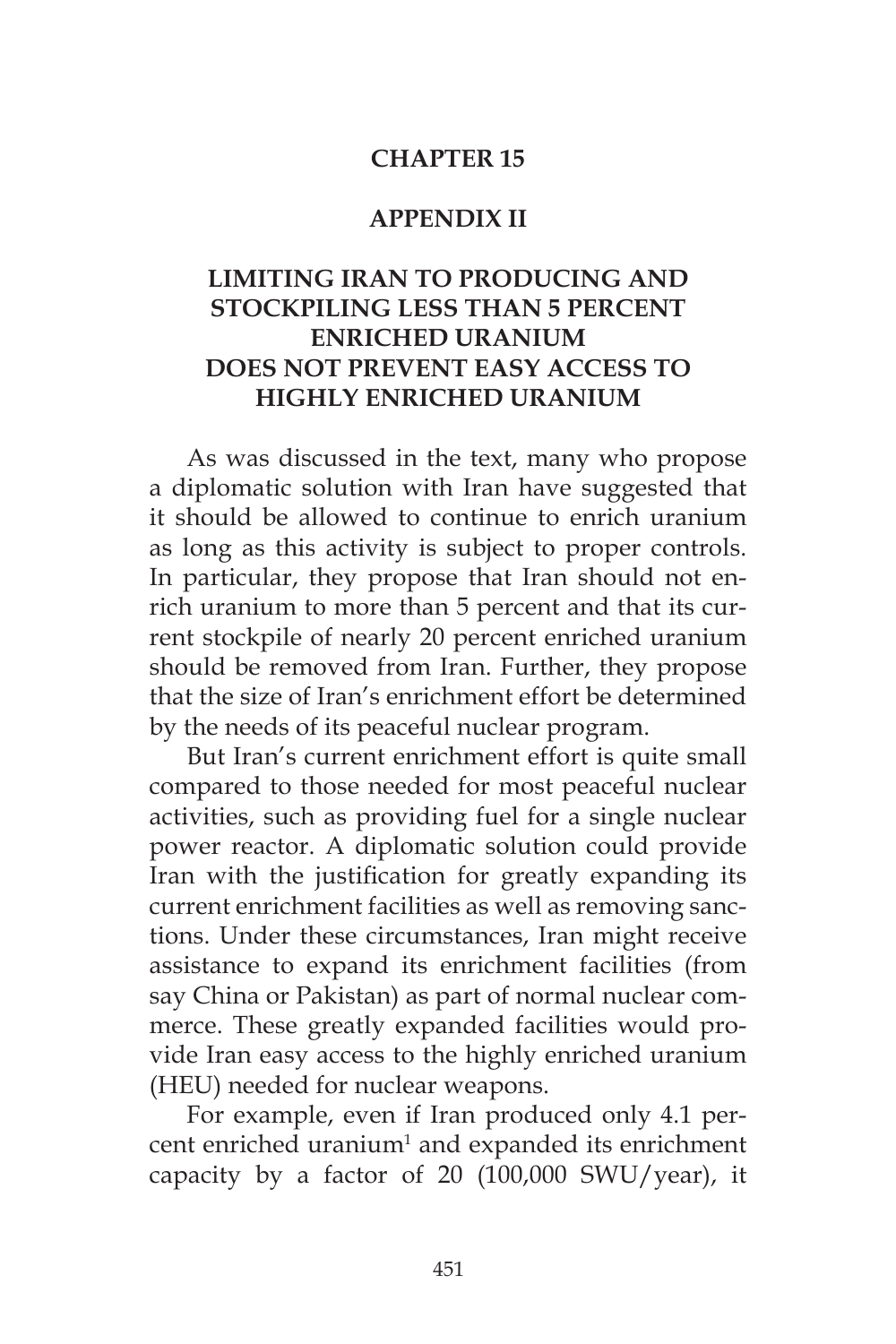would only produce about 15 metric tons of enriched uranium per year. This amount would still be less than that needed to fuel a single large power reactor, yet, using batch recycling, these enrichment facilities could produce enough HEU for a nuclear weapon in just 2 weeks. This process is shown in Table 15-AII1.

| Cycle                                                               | <b>Product Enrichment and</b><br>Quantity | <b>Feed Enrichment</b><br>and Quantity | <b>Time for Cycle</b><br>(Days) |
|---------------------------------------------------------------------|-------------------------------------------|----------------------------------------|---------------------------------|
| First                                                               | 20.2 percent<br>304 kg                    | 4.1 percent<br>1,990 kg                | 7.5                             |
| Second                                                              | 60.2 percent<br>69.5 kg                   | 20.2 percent<br>274 kg                 | 1.7                             |
| Third                                                               | 90.0 percent<br>20 kg                     | 60.2 percent<br>39.5 kg                | 0.5                             |
| Total                                                               |                                           |                                        | $16*$                           |
| * Includes 6 days to account for equilibrium and cascade fill time. |                                           |                                        |                                 |

(Does Not Rely on Glaser's Analysis).

## **Table 15-AII1. Time, Product, and Feed Requirements for the Production of 20-Kg of HEU by Batch Recycling at a Centrifuge Enrichment Plant Designed to Produce 4.1 Percent Enriched Uranium (100,000 SWU Per Year Total).**

In the first step, 4.1 percent enriched uranium is processed into 20.2 percent enriched uranium. In the second step, this uranium is processed into 60.2 percent enriched uranium, and the third step completes the process by producing the 20-kg of 90 percent enriched uranium needed for a nuclear weapon. Each step produces not only the material needed to be processed in the next step, but also the material needed for the plant inventory, which in this case is 30-kg per step.